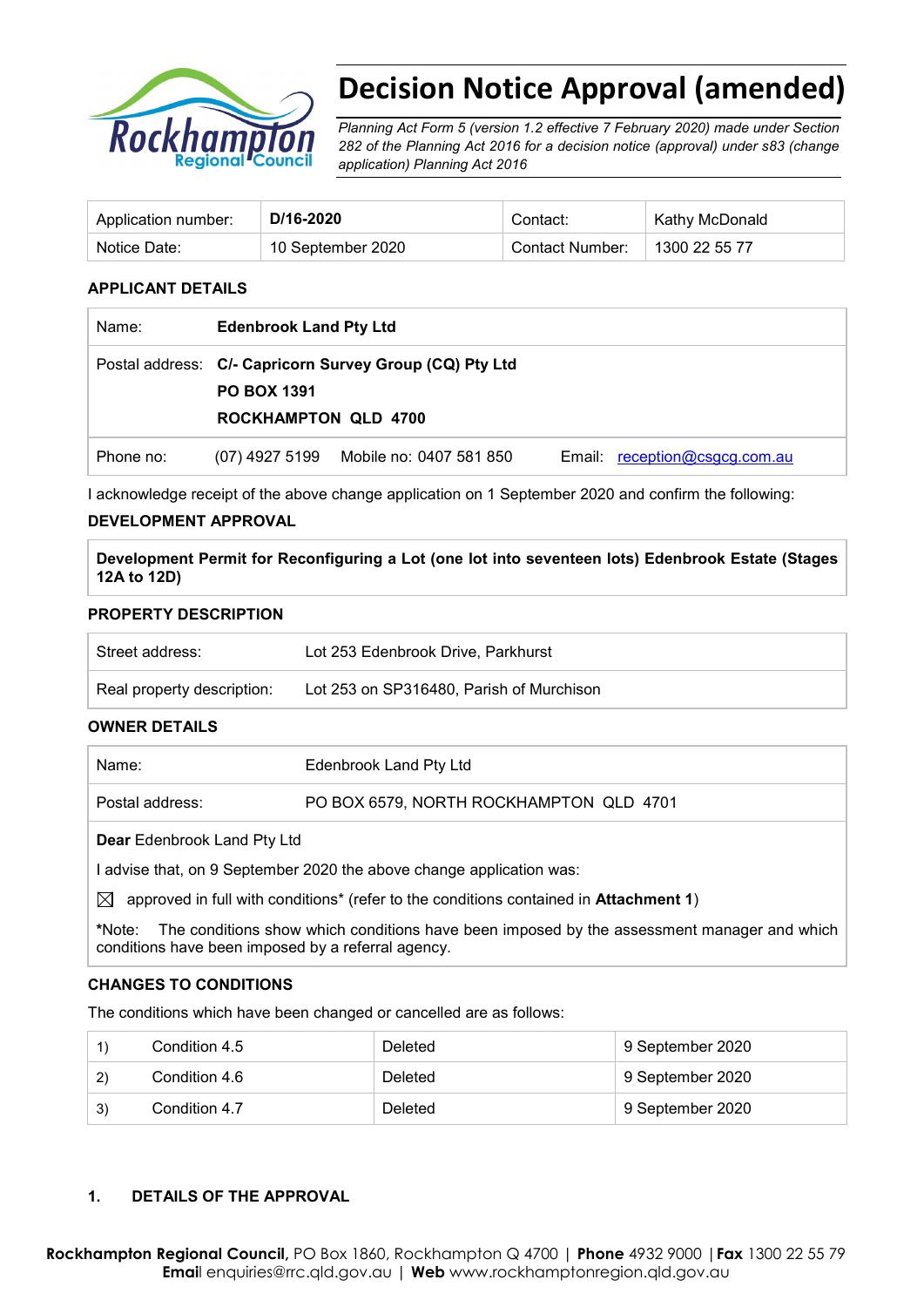|                                                                                                                                                                                                        | <b>Development</b><br><b>Permit</b> | <b>Preliminary</b><br>Approval |
|--------------------------------------------------------------------------------------------------------------------------------------------------------------------------------------------------------|-------------------------------------|--------------------------------|
| Development assessable under the planning scheme, superseded<br>planning scheme, a temporary local planning instrument, a master<br>plan or a preliminary approval which includes a variation approval |                                     |                                |
| - Reconfiguring a lot                                                                                                                                                                                  |                                     |                                |

#### **2. CONDITIONS**

This approval is subject to the conditions in Attachment 1.

#### **3. FURTHER DEVELOPMENT PERMITS REQUIRED**

Please be advised that the following development permits are required to be obtained before the development can be carried out:

| Type of development permit required | Subject of the required development permit |
|-------------------------------------|--------------------------------------------|
| <b>Operational Works</b>            | Road Works                                 |
|                                     | Access Works                               |
|                                     | Sewerage Works                             |
|                                     | <b>Water Works</b>                         |
|                                     | Stormwater Works                           |
|                                     | Inter-allotment Drainage Works             |
|                                     | Site Works                                 |

#### **4. REFERRAL AGENCIES NIL**

#### **5. THE APPROVED PLANS**

**The approved development must be completed and maintained generally in accordance with the approved drawings and documents:**

| <b>Drawing/report title</b>               | Prepared by                | <b>Date</b>   | <b>Reference</b><br>number | Rev |
|-------------------------------------------|----------------------------|---------------|----------------------------|-----|
| <b>Reconfiguration Plan</b>               | Capricorn Survey<br>Group  | 25 March 2020 | 6550-12-ROL                | D   |
| <b>Building Location</b><br>Envelope Plan | Capricorn Survey<br>Group  | 25 March 2020 | 6550-12-BLE                | В   |
| Preliminary Infrastructure<br>Detail      | Hartecs NGA<br>Engineering | 13 March 2020 | Fig 1139 ROL-1             |     |

#### **6. CURRENCY PERIOD FOR THE APPROVAL (s.85 of the Planning Act)**

The standard relevant periods stated in section 85 of *Planning Act 20016* apply to each aspect of development in this approval, if not stated in the conditions of approval attached.

#### **7. STATEMENT OF REASONS**

| <b>Description of the</b><br>development | The proposed development is for Reconfiguring a Lot (one lot into seventeen<br>lots)                                                                                                                                                                                                                   |  |
|------------------------------------------|--------------------------------------------------------------------------------------------------------------------------------------------------------------------------------------------------------------------------------------------------------------------------------------------------------|--|
| <b>Reasons for Decision</b>              | The proposed subdivision does not compromise the strategic framework<br>a)<br>in the Rockhampton Region Planning Scheme 2015;                                                                                                                                                                          |  |
|                                          | Assessment of the development against the relevant zone purpose,<br>b)<br>planning scheme codes and planning scheme policies demonstrates that<br>the proposed development will not cause significant adverse impacts on<br>the surrounding natural environment, built environment and infrastructure, |  |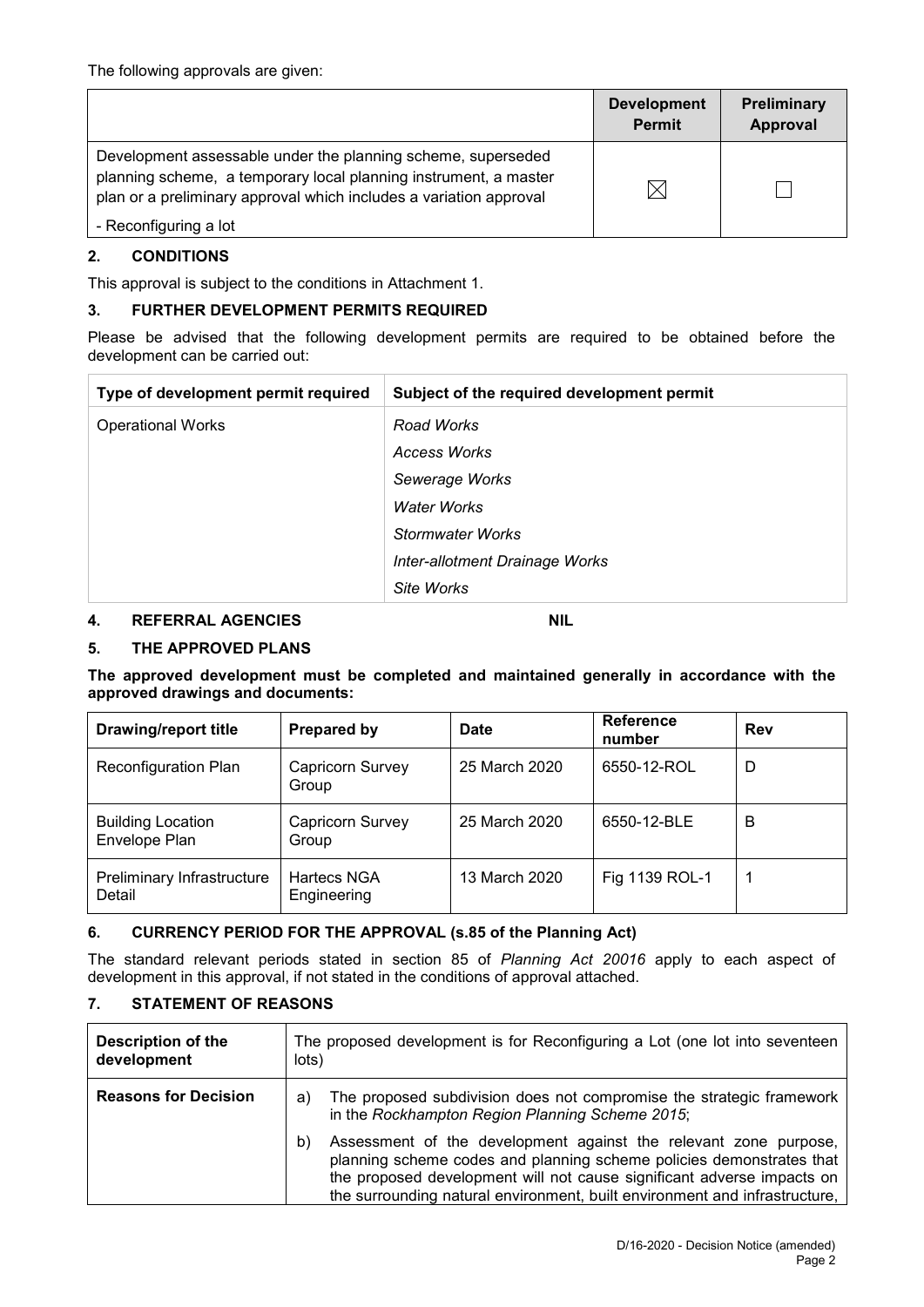|                                        | community facilities, or local character and amenity;                                                                                                 |                                                                                                                                                                                                                                                                                                                                                                                                                                                 |  |  |
|----------------------------------------|-------------------------------------------------------------------------------------------------------------------------------------------------------|-------------------------------------------------------------------------------------------------------------------------------------------------------------------------------------------------------------------------------------------------------------------------------------------------------------------------------------------------------------------------------------------------------------------------------------------------|--|--|
|                                        | C)<br>Planning Policy; and                                                                                                                            | The proposed development does not compromise the relevant State                                                                                                                                                                                                                                                                                                                                                                                 |  |  |
|                                        | d)<br>of the assessment benchmarks.                                                                                                                   | On balance, the application should be approved because the<br>circumstances favour Council exercising its discretion to approve the<br>application even though the development does not comply with an aspect                                                                                                                                                                                                                                   |  |  |
| <b>Assessment</b><br><b>Benchmarks</b> | The proposed development was assessed against the following assessment<br>benchmarks:                                                                 |                                                                                                                                                                                                                                                                                                                                                                                                                                                 |  |  |
|                                        | $\bullet$                                                                                                                                             | Low Density Residential Zone Code;                                                                                                                                                                                                                                                                                                                                                                                                              |  |  |
|                                        | $\bullet$                                                                                                                                             | Access, Parking and Transport Code;                                                                                                                                                                                                                                                                                                                                                                                                             |  |  |
|                                        | Filling and Excavation Code;<br>$\bullet$                                                                                                             |                                                                                                                                                                                                                                                                                                                                                                                                                                                 |  |  |
|                                        | Landscape Code;<br>$\bullet$                                                                                                                          |                                                                                                                                                                                                                                                                                                                                                                                                                                                 |  |  |
|                                        | Reconfiguring a Lot Code;<br>$\bullet$                                                                                                                |                                                                                                                                                                                                                                                                                                                                                                                                                                                 |  |  |
|                                        | $\bullet$                                                                                                                                             | Stormwater Management Code; and                                                                                                                                                                                                                                                                                                                                                                                                                 |  |  |
|                                        | Water and Sewer Code.                                                                                                                                 |                                                                                                                                                                                                                                                                                                                                                                                                                                                 |  |  |
| <b>Compliance with</b>                 | The development was assessed against all of the assessment benchmarks<br>listed above and complies with all of these with the exception listed below. |                                                                                                                                                                                                                                                                                                                                                                                                                                                 |  |  |
| assessment                             |                                                                                                                                                       |                                                                                                                                                                                                                                                                                                                                                                                                                                                 |  |  |
| benchmarks                             | <b>Assessment</b><br><b>Benchmark</b>                                                                                                                 | Reasons for the approval despite non-<br>compliance with benchmark                                                                                                                                                                                                                                                                                                                                                                              |  |  |
|                                        | Reconfiguring a Lot<br>Code                                                                                                                           | The proposed lot sizes vary between 920 square<br>metres and 2,300 square metres and the required<br>smaller lot size of 450 square metres is not<br>consistent with the development pattern of the<br>existing estate nor the intent or character of the<br>area. Therefore it is appropriate, in this instance for<br>the subdivision to not meet the minimum (20) per<br>cent requirement of lot sizes be smaller than 450<br>square metres. |  |  |
| <b>Matters prescribed by</b>           | The State Planning Policy - Part E;<br>(i)                                                                                                            |                                                                                                                                                                                                                                                                                                                                                                                                                                                 |  |  |
| regulation                             | The Central Queensland Regional Plan;<br>(ii)                                                                                                         |                                                                                                                                                                                                                                                                                                                                                                                                                                                 |  |  |
|                                        | (iii)                                                                                                                                                 | The Rockhampton Region Planning Scheme 2015;                                                                                                                                                                                                                                                                                                                                                                                                    |  |  |

#### **8. RIGHTS OF APPEAL**

The rights of an applicant to appeal to a tribunal or the Planning and Environment Court against a decision about a development application are set out in chapter 6, part 1 of the *Planning Act 2016*. For particular applications, there may also be a right to make an application for a declaration by a tribunal (see chapter 6, part 2 of the *Planning Act 2016).*

#### *Appeal by an applicant*

An applicant for a development application may appeal to the Planning and Environment Court against the following:

- the refusal of all or part of the development application
- a provision of the development approval
- the decision to give a preliminary approval when a development permit was applied for
- a deemed refusal of the development application.

An applicant may also have a right to appeal to the Development tribunal. For more information, see schedule 1 of the *Planning Act 2016*.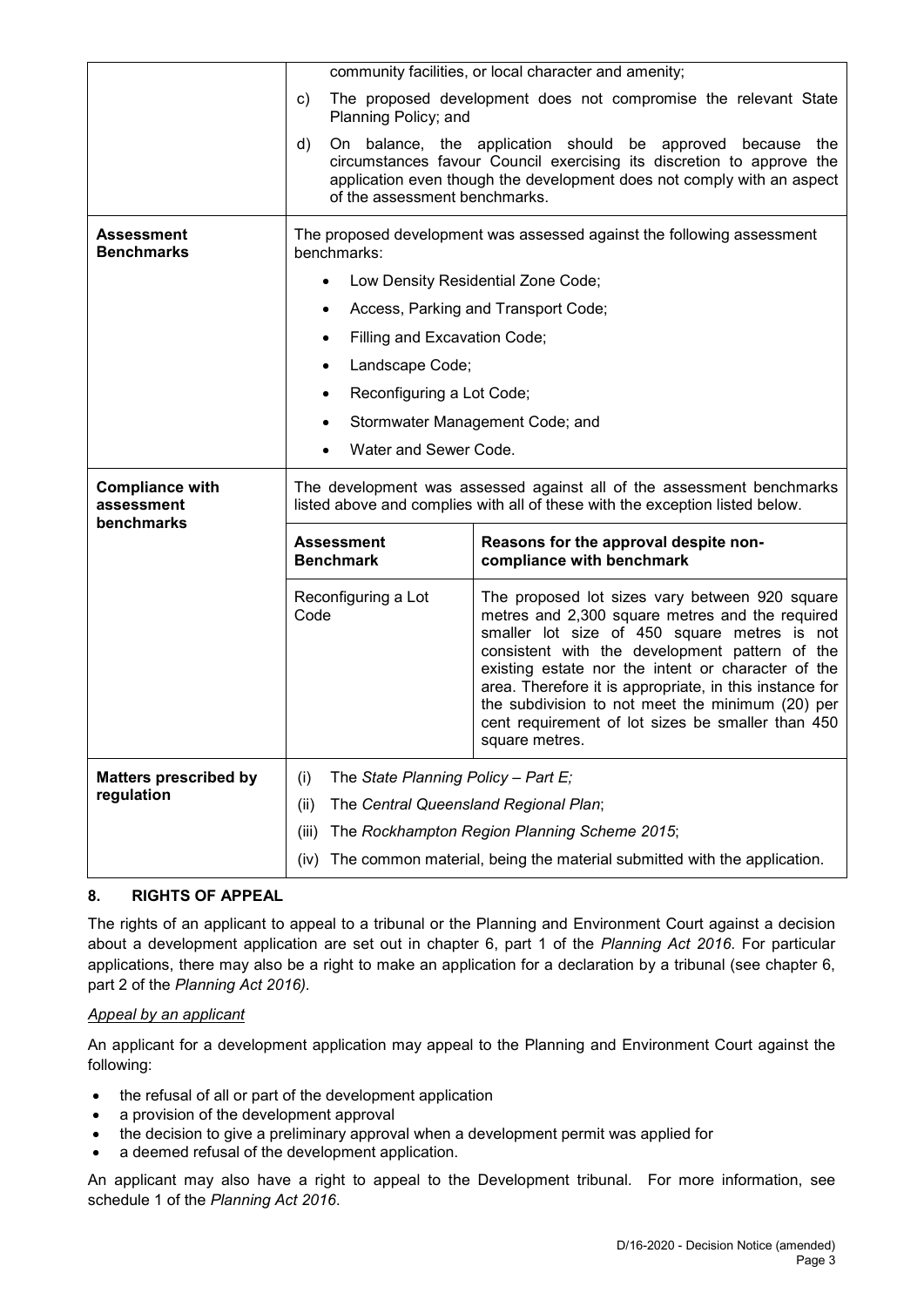The timeframes for starting an appeal in the Planning and Environment Court are set out in section 229 of the *Planning Act 2016*.

**Attachment 2** is an extract from the *Planning Act 2016* that sets down the applicant's appeal rights and the appeal rights of a submitter.

#### **9. WHEN THE DEVELOPMENT APPROVAL TAKES EFFECT**

This development approval takes effect:

From the time the decision notice is given – if there is no submitter and the applicant does not appeal the decision to the court.

Or

- When the submitter's appeal period ends – if there is a submitter and the applicant does not appeal the decision to the court.

Or

Subject to the decision of the court, when the appeal is finally decided  $-$  if an appeal is made to the court.

#### **10. ORIGINAL DECISION ASSESSMENT MANAGER**

| Name: | Tarnya Fitzgibbon<br><b>COORDINATOR</b><br>DEVELOPMENT ASSESSMENT |                     | Date: 6 May 2020        |
|-------|-------------------------------------------------------------------|---------------------|-------------------------|
| 11.   | <b>ASSESSMENT MANAGER</b>                                         |                     |                         |
| Name: | Tarnya Fitzgibbon<br><b>COORDINATOR</b><br>DEVELOPMENT ASSESSMENT | Signature: $\angle$ | Date: 10 September 2020 |

#### **Attachment 1 – Conditions of the approval**

*Part 1* **–** *Conditions imposed by the assessment manager [Note: where a condition is imposed about infrastructure under Chapter 4 of the Planning Act 2016, the relevant provision of the Act under which this condition was imposed must be specified.]*

#### **Attachment 2—Extract on appeal rights**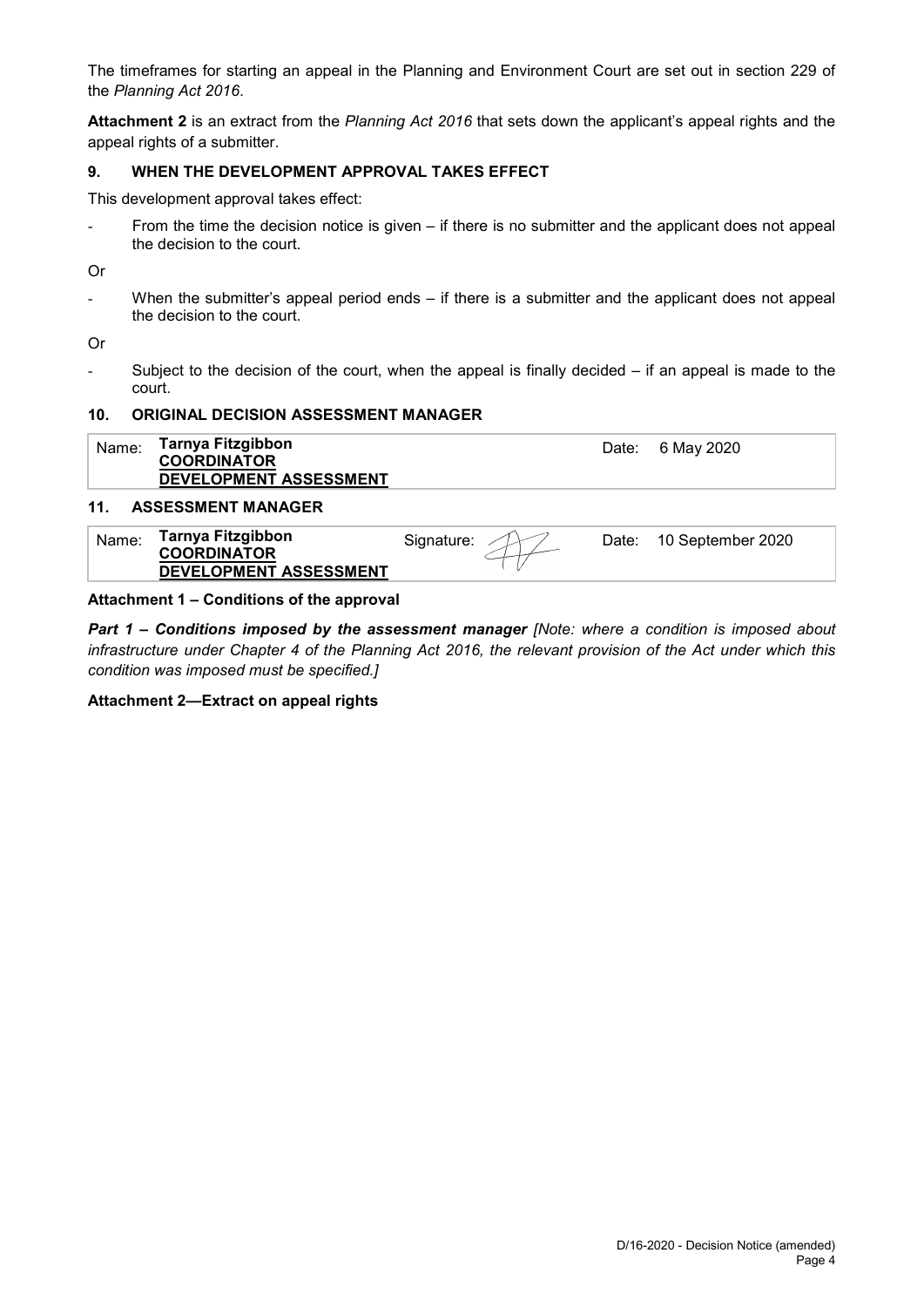

# **Attachment 1 – Part 1 Rockhampton Regional Council Conditions**

*Planning Act 2016*

## 1.0 ADMINISTRATION

- 1.1 The Developer and their employee, agent, contractor or invitee is responsible for ensuring compliance with the conditions of this development approval.
- 1.2 Where these Conditions refer to "Council" in relation to requiring Council to approve or to be satisfied as to any matter, or conferring on the Council a function, power or discretion, that role may be fulfilled in whole or in part by a delegate appointed for that purpose by the Council.
- 1.3 All conditions, works, or requirements of this development approval must be undertaken, completed, and be accompanied by a Compliance Certificate for any operational works required by this development approval:
	- 1.3.1 to Council's satisfaction;
	- 1.3.2 at no cost to Council; and
	- 1.3.3 prior to the issue of the Survey Plan Approval Certificate, unless otherwise stated.
- 1.4 Infrastructure requirements of this development approval must be contributed to the relevant authorities, where applicable, at no cost to Council, prior to the issue of the Survey Plan Approval Certificate, unless otherwise stated.
- 1.5 The following further Development Permits must be obtained prior to the commencement of any works associated with their purposes:
	- 1.5.1 Operational Works:
		- (i) Road Works;
		- (ii) Access Works;
		- (iii) Sewerage Works;
		- (iv) Water Works;
		- (v) Stormwater Works;
		- (vi) Inter-allotment Drainage Works; and
		- (vii) Site Works.
- 1.6 All works must be designed, constructed and maintained in accordance with the relevant Council policies, guidelines and standards, unless otherwise stated.
- 1.7 All engineering drawings/specifications, design and construction works must be in accordance with the requirements of the relevant *Australian Standards* and must be approved, supervised and certified by a Registered Professional Engineer of Queensland.

#### 2.0 APPROVED PLANS AND DOCUMENTS

2.1 The approved development must be completed and maintained generally in accordance with the approved plans and documents, except where amended by any condition of this development approval:

| <b>Drawing/report</b><br>title | Prepared by                      | <b>Reference</b><br><b>Date</b><br>number |             | Rev |
|--------------------------------|----------------------------------|-------------------------------------------|-------------|-----|
| Reconfiguration<br>Plan        | <b>Capricorn Survey</b><br>Group | 25 March 2020                             | 6550-12-ROL |     |
| <b>Building Location</b>       | <b>Capricorn Survey</b>          | 25 March 2020                             | 6550-12-BLE | B   |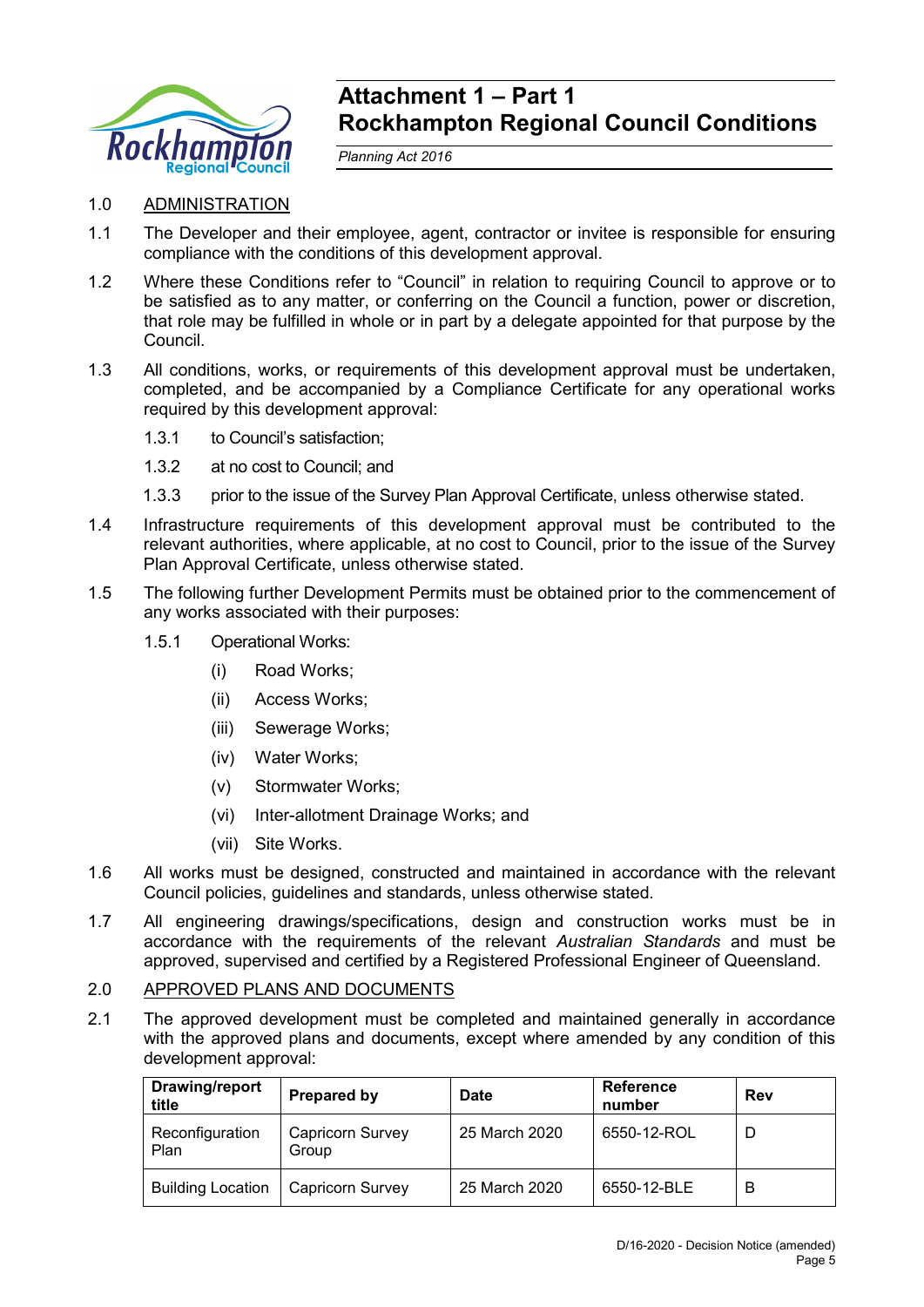| Envelope Plan                           | Group                             |               |                |  |
|-----------------------------------------|-----------------------------------|---------------|----------------|--|
| Preliminary<br>Infrastructure<br>Detail | <b>Hartecs NGA</b><br>Engineering | 13 March 2020 | Fig 1139 ROL-1 |  |

- 2.2 Where there is any conflict between the conditions of this development approval and the details shown on the approved plans and documents, the conditions of this development approval must prevail.
- 2.3 Where conditions require the above plans or documents to be amended, the revised document(s) must be submitted for approval by Council prior to the submission of an application for a Development Permit for Operational Works.

### 3.0 STAGED DEVELOPMENT

- 3.1 This development approval is for a development to be undertaken in four (4) discrete stages, namely:
	- 3.1.1 Lots 158, 171, 172, 173, 174 (Stage 12A);
	- 3.1.2 Lots 159, 160, 168, 169, 170 (Stage 12B);
	- 3.1.3 Lots 161, 162, 166, 167 (Stage 12C); and
	- 3.1.4 Lots 163, 164, 165 (Stage 12D).

In accordance with the approved Reconfiguration Plan (refer to condition 2.1).

The stages are required to be undertaken in chronological order.

- 3.2 Unless otherwise expressly stated, the conditions must be read as being applicable to all stages.
- 3.3 Previously approved Stage 8B (D/33-2017) and Stage 7D and 7E (D/37-2017) must be constructed prior to Stage 12A.

#### 4.0 ROAD WORKS

- 4.1 A Development Permit for Operational Works (road works) must be obtained prior to the commencement of any road works required by this development approval.
- 4.2 All road works must be designed and constructed in accordance with the approved plans (refer to condition 2.1), *Capricorn Municipal Development Guidelines*, relevant *Australian Standards* and *Austroads Guidelines* and the provisions of a Development Permit for Operational Works (road works).
- 4.3 Any application for a Development Permit for Operational Works (road works) must demonstrate that all new roads and road reserves included in the application connect with existing constructed road(s) at the time of making the application.
- 4.4 All new cul-de-sac roads shown on the approved plans (refer to condition 2.1) must comply with the requirements of an *"Access Place"* in accordance with the *Capricorn Municipal Development Guidelines.*
- 4.5 Deleted.
- 4.6 Deleted.
- 4.7 Deleted.
- 4.8 Traffic signs and pavement markings must be provided in accordance with the *Manual of Uniform Traffic Control Devices – Queensland*. Where necessary, existing traffic signs and pavement markings must be modified in accordance with the *Manual of Uniform Traffic Control Devices – Queensland*.
- 4.9 Any application for a Development Permit for Operational Works (road works) must include details of the Council approved road names for all new roads.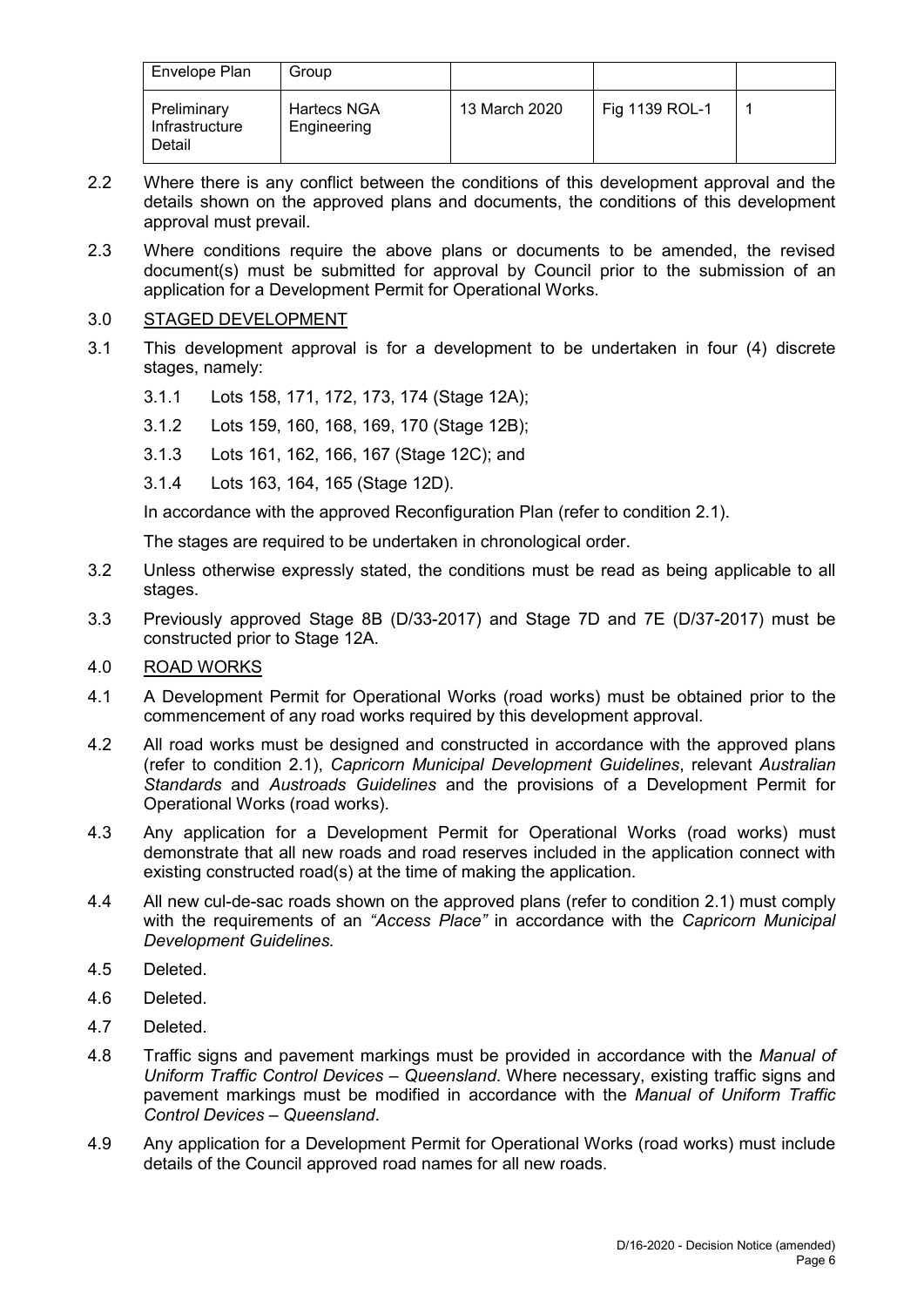4.10 Unless otherwise agreed, retaining structures and their foundations must be wholly contained within private allotments and not be constructed as Council-owned infrastructure.

#### 5.0 ACCESS WORKS

- 5.1 A Development Permit for Operational Works (access works) must be obtained prior to the commencement of any access works required by this development approval.
- 5.2 All access works must be designed and constructed in accordance with the approved plans (refer to condition 2.1), and *Capricorn Municipal Development Guidelines*, and the provisions of a Development Permit for Operational Works (access works).
- 5.3 All vehicular access to and from proposed Lot 171 must be via the proposed Hilltop Reserve only. Direct vehicular access to proposed pathway is prohibited. A property note to this effect will be entered against Lot 171.
- 5.4 The access to proposed Lot 172 must be constructed as part of the subject development. The access must be constructed to a sealed or equivalent standard and avoid conflicts with any pedestrian movements. Details of how the access to Lot 172 and the pathway between Lots 171 and 172 interact must be provided at Operational Works stage.

#### 6.0 SEWERAGE WORKS

- 6.1 A Development Permit for Operational Works (sewerage works) must be obtained prior to the commencement of any sewerage works required by this development approval.
- 6.2 All sewerage works must be designed and constructed in accordance with the approved plans (refer to condition 2.1), *Capricorn Municipal Development Guidelines*, *Water Supply (Safety and Reliability) Act 2008*, *Plumbing and Drainage Act 2018* and the provisions of a Development Permit for Operational Works (sewerage works).
- 6.3 The existing western sewerage network in Belmont Road has limited spare capacity. Development of the upstream catchment is progressing and in the near future trunk sewerage infrastructure must be constructed in accordance with Council's LGIP. This trunk sewerage infrastructure will divert the sewerage loads away from the Belmont Road sewerage network and ensure additional capacity is available for the development to progress.

A sewerage network analysis has identified that the gravity network downstream from where the Belmont Road sewerage pump station rising main discharges can accommodate 300ET in addition to the existing Samuel Crescent load. Prior to this catchment limitation being exceeded, the Springbrook Close sewer pump station diversion strategy, as identified in the Local Government Infrastructure Plan, will need to be implemented.

- 6.4 All lots within the development must be connected to Council's reticulated sewerage network. Each lot must be provided with its own separate sewerage connection point, located wholly within its respective property boundary.
- 6.5 Sewerage works for Stage 8B (D/33-2017) and Stage 7D & 7E (D37-2017) must be constructed prior to the commencement of any sewerage works for Stage 12A.
- 6.6 Easements must be provided over all sewerage infrastructure located within private property. The easement location(s) and width(s) must be in accordance with the requirements of the *Capricorn Municipal Development Guidelines*.
- 6.7 Large trees must not be planted within one (1) metre of the centreline of any sewerage infrastructure; small shrubs and groundcover are acceptable.

### 7.0 WATER WORKS

- 7.1 A Development Permit for Operational Works (water works) must be obtained prior to the commencement of any water works required by this development approval.
- 7.2 All water works must be designed and constructed in accordance with the approved plans (refer to condition 2.1), *Capricorn Municipal Development Guidelines*, *Water Supply (Safety and Reliability) Act 2008*, *Plumbing and Drainage Act 2018* and the provisions of a Development Permit for Operational Works (water works).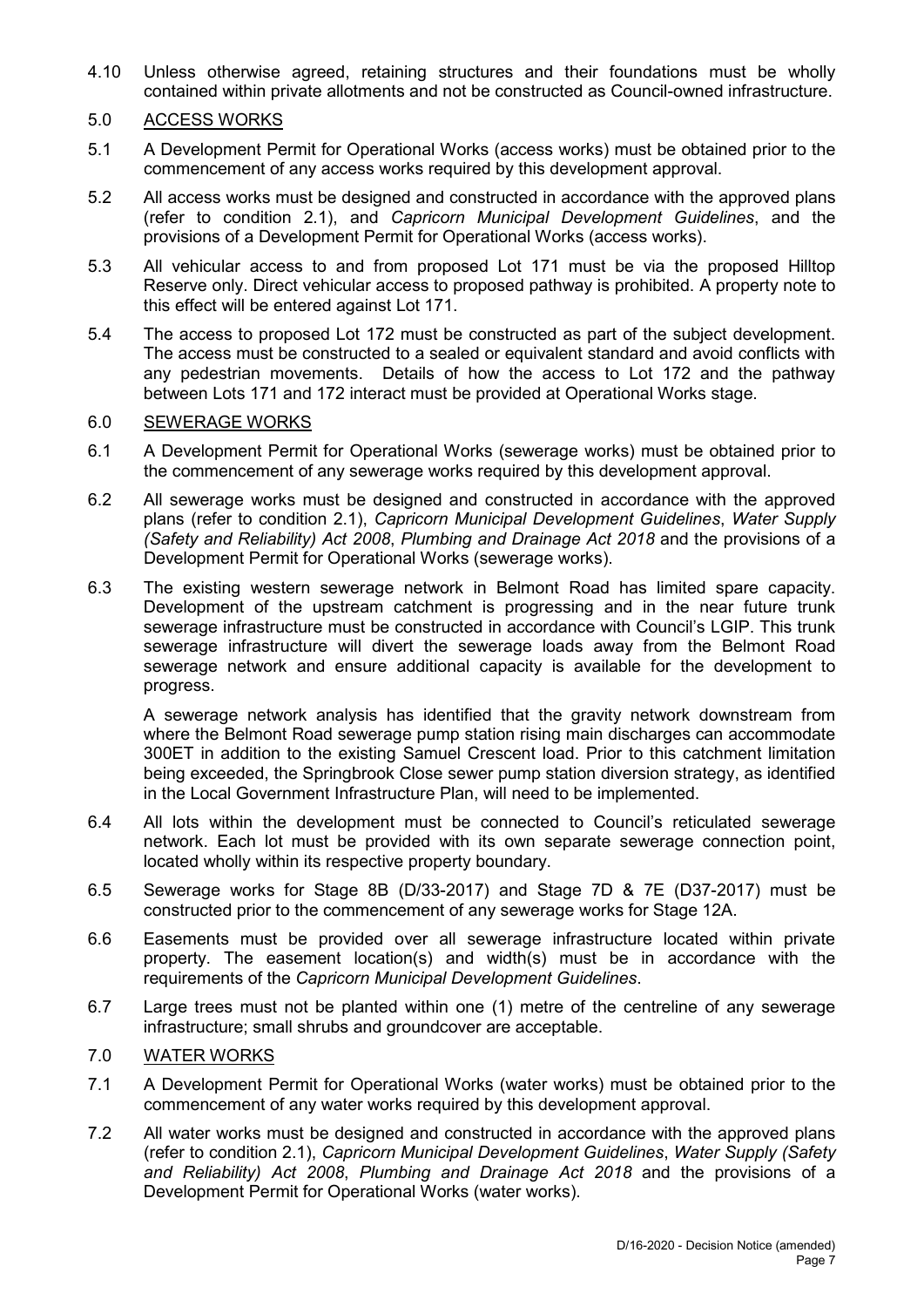- 7.3 All lots within the development must be connected to Council's reticulated water network.
- 7.4 Water works for Stage 8B (D/33-2017) and Stage 7D (D37-2017) must be constructed prior to the commencement of any water works for Stage 12A.
- 7.5 All proposed reticulated water network mains must be interconnected to eliminate dead ends. Looped mains are permitted in cul-de-sac.

# 8.0 STORMWATER WORKS

- 8.1 A Development Permit for Operational Works (stormwater works) must be obtained prior to the commencement of any stormwater works required by this development approval.
- 8.2 All stormwater drainage works must be designed and constructed in accordance with the approved plans (refer to condition 2.1), *Queensland Urban Drainage Manual*, *Capricorn Municipal Development Guidelines*, sound engineering practice and the provisions of a Development Permit for Operational Works (stormwater works).
- 8.3 All stormwater must drain to a demonstrated lawful point of discharge and must not adversely affect surrounding land or infrastructure in comparison to the pre-development conditions, including but not limited to blocking, altering or diverting existing stormwater runoff patterns or having the potential to cause damage to other infrastructure.
- 8.4 Each allotment must be designed so as to be flood free in a one per cent (1%) Annual exceedance probability defined flood event.
- 8.5 Easements must be provided over any other land required to accommodate the flows associated with the subject development.
- 8.6 Easements must be provided over all land assessed to be within a one per cent (1%) Annual exceedance probability defined flood event, inundation area.
- 8.7 Any application for a Development Permit for Operational Works (stormwater works) must be accompanied by a detailed Stormwater Quality Assessment, prepared and certified by a Registered Professional Engineer of Queensland. The Stormwater Quality Assessment must clearly demonstrate that:
	- 8.7.1 all content of the stormwater management plan is in accordance with the *Queensland Urban Drainage Manual*, *Capricorn Municipal Development Guidelines,* stormwater management design objectives in *State Planning Policy 2017*, and sound engineering practice;
	- 8.7.2 the potential pollutants in stormwater discharged from the development site are managed in accordance with current water quality best industry practices and in accordance with *State Planning Policy 2017;*
	- 8.7.3 A maintenance plan for the proposed water quality provisions must be submitted as part of any application for a Development Permit for Operational Works (stormwater works).
- 8.8 Any application for a Development Permit for Operational Works (stormwater works) must be accompanied by engineering plans with details of any new drainage systems including retention systems, inlet and outlet structures, or the amendment and upgrading of existing drainage systems to implement the proposed drainage strategy.
- 8.9 Stormwater works for Stage 8B (D/33-2017) and Stage 7D & 7E (D37-2017) must be constructed prior to the commencement of any stormwater works for Stage 12A.

#### 9.0 INTER-ALLOTMENT DRAINAGE WORKS

- 9.1 A Development Permit for Operational Works (inter-allotment drainage works) must be obtained prior to the commencement of any drainage works required by this development approval.
- 9.2 All inter-allotment drainage works must be designed and constructed in accordance with the approved plans (refer to condition 2.1), *Queensland Urban Drainage Manual, Capricorn Municipal Development Guidelines*, and sound engineering practice and the provisions of a Development Permit for Operational Works (inter-allotment drainage works).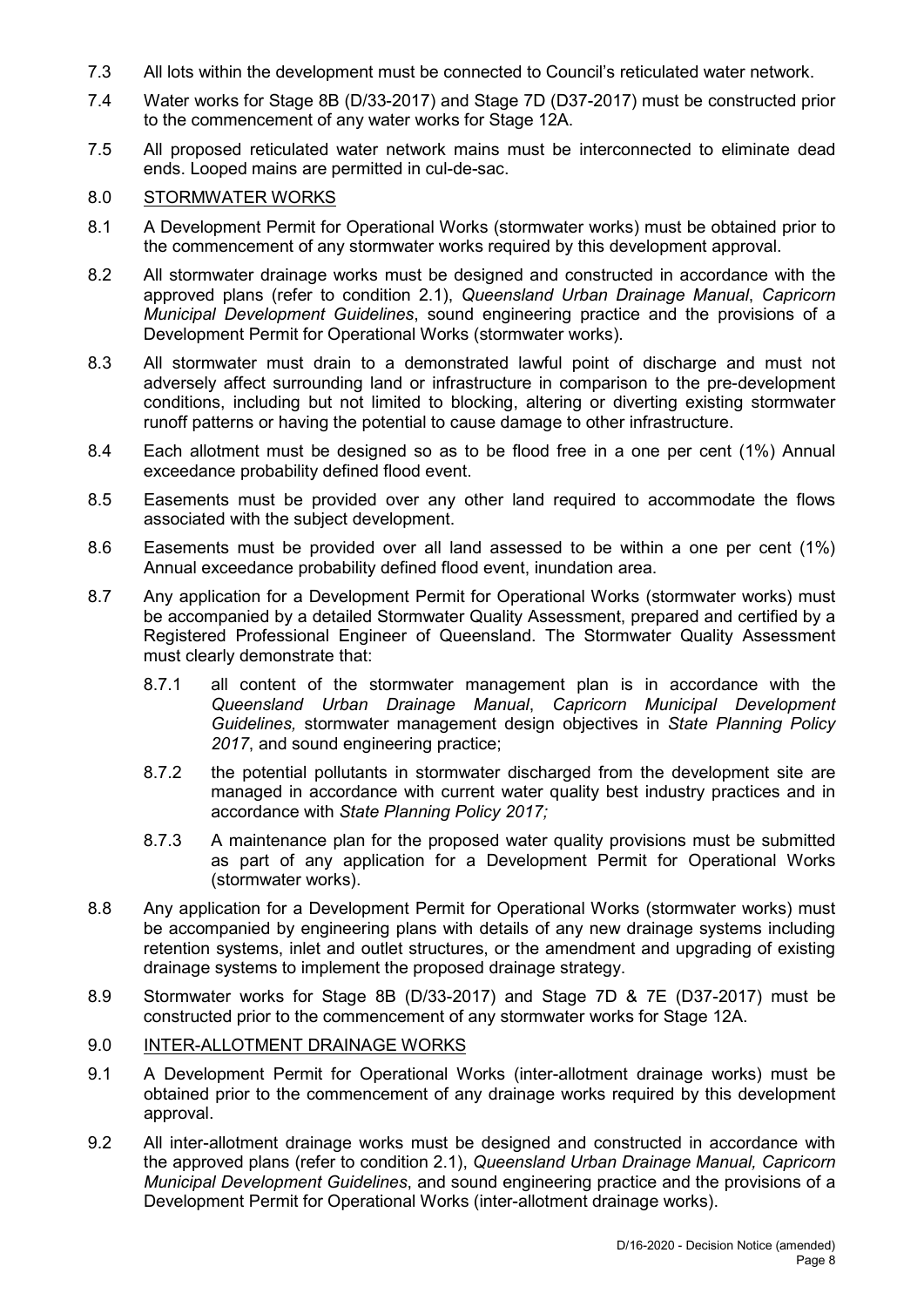- 9.3 Inter-allotment drainage, must be designed and constructed in accordance with the *Queensland Urban Drainage Manual* and must be provided to any lot where it cannot be satisfactorily demonstrated that roof and allotment runoff associated with development on that lot, could not reasonably be directed to the frontage kerb and channel or alternative lawful point of discharge.
- 9.4 Inter-allotment drainage systems and overland flow paths must be wholly contained within a Council easement, and be in accordance with the minimum widths prescribed in the *Capricorn Municipal Design Guidelines*. Easement documents must accompany the Survey Plan for endorsement by Council, prior to the issue of the Survey Plan Approval Certificate.

## 10.0 SITE WORKS

- 10.1 A Development Permit for Operational Works (site works) must be obtained prior to the commencement of any site works on the development site.
- 10.2 Any application for a Development Permit for Operational Works (site works) must be accompanied by an earthworks plan that clearly identifies the following:
	- 10.2.1 the location of cut and/or fill;
	- 10.2.2 the type of fill to be used and the manner in which it is to be compacted;
	- 10.2.3 the quantum of fill to be deposited or removed and finished cut and/or fill levels;
	- 10.2.4 details of any proposed access routes that are intended to be used to transport fill to or from the development site; and
	- 10.2.5 the maintenance of access roads to and from the development site so that they are free of all cut and/or fill material and cleaned as necessary.
- 10.3 Slope stability must be managed as follows:
	- 10.3.1 all engineering drawings/specifications and designs must be in accordance with the requirements of the relevant *Australian Standard AS3798 "Guidelines on earthworks for commercial and residential developments"* and must be approved by a Registered Professional Engineer of Queensland;
	- 10.3.2 site inspections must be undertaken by a Registered Professional Engineer of Queensland to confirm the design; and
	- 10.3.3 full engineering certification must be undertaken by a Registered Professional Engineer of Queensland.
- 10.4 All earthworks must be undertaken in accordance with *Australian Standard AS3798 "Guidelines on earthworks for commercial and residential developments".*
- 10.5 Site works must be constructed such that they do not, at any time, in any way restrict, impair or change the natural flow of runoff water, or cause a nuisance or worsening to surrounding land or infrastructure.
- 10.6 Retaining structures above one (1) metre in height that are not incidental works to a Development Permit for Building Works, must not be constructed unless separately and specifically certified by a Registered Professional Engineer of Queensland and must be approved as part of a Development Permit for Operational Works (site works).
- 10.7 Retaining structures close to or crossing sewerage infrastructure must comply with *Queensland Development Code, Mandatory Part 1.4 'Building over or near relevant infrastructure."* The structure must be self-supporting and no additional load must be applied to Council's sewerage infrastructure.
- 10.8 Any vegetation cleared or removed must be:
	- (i) mulched on-site and utilised on-site for landscaping purposes to Council's satisfaction, or in accordance with the approved landscaping plan; or
	- (ii) removed for disposal at a location approved by Council,

within sixty (60) days of clearing. Any vegetation removed must not be burnt.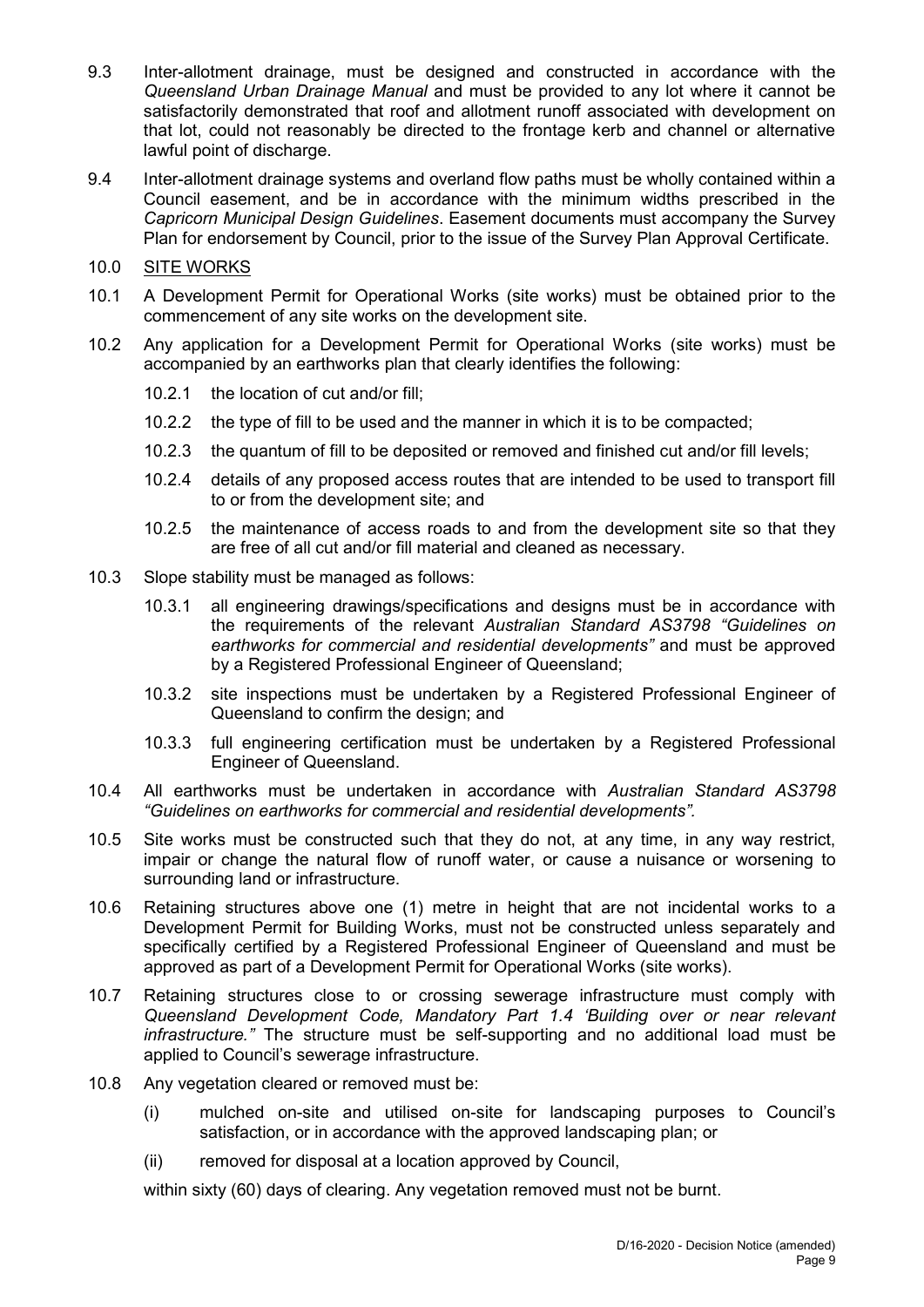10.9 Large trees must not be planted within one (1) metre of the centreline of any sewerage infrastructure; small shrubs and groundcover are acceptable.

#### 11.0 STREET LIGHTING

- 11.1 The developer is responsible for all costs associated with the supply and installation of any road lighting or public space lighting in accordance with *Australian Standard AS1158 'Lighting for roads and public spaces*".
- 11.2 A suitably qualified Electrical Engineering Consultant shall liaise with Council for the approval of street lighting design. The Consultant must appear on Ergon Energy's list of Public Lighting Designers and be a Registered Professional Engineer of Queensland.

#### 12.0 ELECTRICITY

- 12.1 Underground electricity services to each lot must be provided in accordance with approved Operational Works Plans and the standards and requirements of the relevant service provider.
- 12.2 A *Certificate of Electricity Supply* from the relevant service provider must be provided to Council, prior to the issue of the Survey Plan Approval Certificate.

Note: The applicant can enter into a *Negotiated Connection Establishment Contract* with the Supplier for the provisioning of electrical services and/or street lighting. Provided the Applicant has undertaken all the conditions of the contract, including providing performance security, the Supplier will issue *a Certificate of Electricity Supply*.

12.3 Electricity services must be provided to each lot in accordance with the standards and requirements of the relevant service provider.

#### 13.0 TELECOMMUNICATIONS

- 13.1 Provide Fibre-Ready pit and pipe telecommunications infrastructure to each lot within the development in accordance with the Australian Government '*Telecommunications infrastructure in new developments*' policy.
- 13.2 Telecommunications services must be provided to each lot in accordance with the standards and requirements of the relevant service provider. Unless otherwise stipulated by telecommunications legislation at the time of installation, this includes all necessary pits and pipes, and conduits that provide a connection to the telecommunications network.
- 13.3 The Telecommunications Act 1997 (Commonwealth) specifies where the deployment of optical fibre and the installation of fibre-ready facilities is required.
- 13.4 Evidence (see below) of acceptance of the works from the relevant service provider must be provided to Council, prior to the issue of the Survey Plan Approval Certificate e.g. This will be a letter from either :-
	- **NBN** *a 'Certificate of Practical Completion*",

**Telstra** a-"*Telecommunications Agreement/Provisioning Letter*",

**A Licenced Carrier** under the Telecommunications Act 1997- (*signed documentation from a Registered Professional Engineer Queensland -electrical enginee*r.)

#### 14.0 ASSET MANAGEMENT

- 14.1 Any alteration necessary to electricity, telephone, water mains, sewerage mains, and/or public utility installations resulting from the development or in connection with the development, must be undertaken and completed at no cost to Council.
- 14.2 Any damage to existing stormwater, water supply and sewerage infrastructure, kerb and channel, pathway or roadway (including removal of concrete slurry from public land and Council infrastructure), that occurs while any works are being carried out in association with this development approval must be repaired at full cost to the developer. This includes the reinstatement of any existing traffic signs or pavement markings that may have been removed or damaged.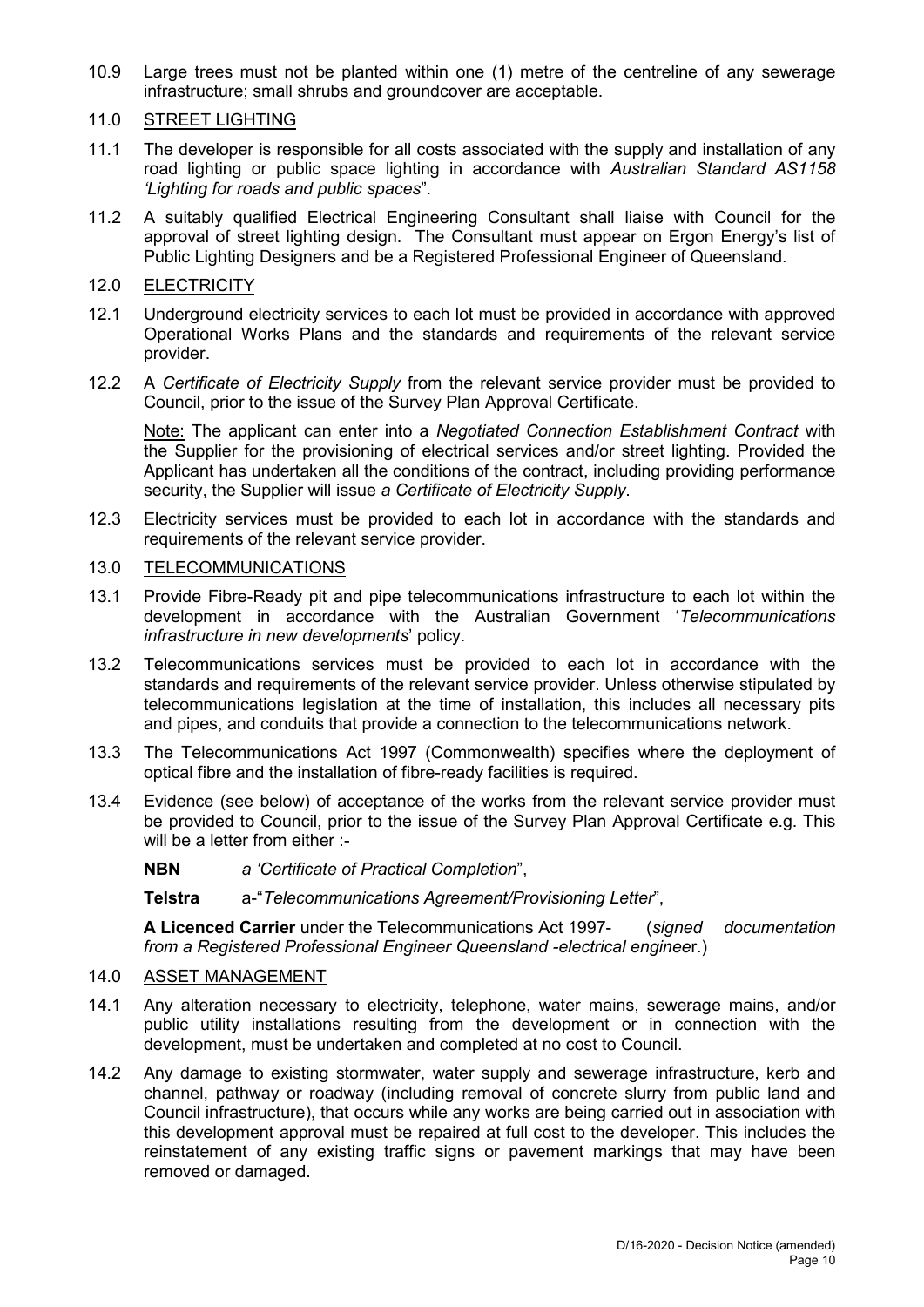14.3 'As Constructed' information pertaining to assets to be handed over to Council and those which may have an impact on Council's existing and future assets must be provided prior to the issue of the Survey Plan Approval Certificate. This information must be provided in accordance with the Asset Design and As Constructed Manual (ADAC).

#### 15.0 ENVIRONMENTAL

- 15.1 Any application for a Development Permit for Operational Works must be accompanied by an Erosion and Sediment Control Plan that addresses, but is not limited to, the following:
	- (i) objectives;
	- (ii) site location and topography
	- (iii) vegetation;
	- (iv) site drainage;
	- (v) soils;
	- (vi) erosion susceptibility;
	- (vii) erosion risk;
	- (viii) concept;
	- (ix) design; and
	- (x) implementation,

for the construction and post-construction phases of work.

15.2 An Erosion Control and Stormwater Control Management Plan prepared by a Registered Professional Engineer of Queensland in accordance with the *Capricorn Municipal Design Guidelines*, must be implemented, monitored and maintained for the duration of the works, and until all exposed soil areas are permanently stabilised (for example, turfed, hydromulched, concreted, landscaped). The plan must be available on-site for inspection by Council Officers whilst all works are being carried out.

#### 16.0 OPERATING PROCEDURES

16.1 All construction materials, waste, waste skips, machinery and contractors' vehicles must be located and stored or parked within the development site. Storage of materials, or parking of construction machinery or contractors' vehicles must not occur within Ridgewood Terrace.

#### ADVISORY NOTES

#### NOTE 1. Aboriginal Cultural Heritage

It is advised that under Section 23 of the *Aboriginal Cultural Heritage Act 2003*, a person who carries out an activity must take all reasonable and practicable measures to ensure the activity does not harm Aboriginal Cultural Heritage (the "cultural heritage duty of care"). Maximum penalties for breaching the duty of care are listed in the Aboriginal Cultural Heritage legislation. The information on Aboriginal Cultural Heritage is available on the Department of Aboriginal and Torres Strait Islander Partnerships website [www.datsip.qld.gov.au.](http://www.datsip.qld.gov.au/)

#### NOTE 2. General Environmental Duty

General environmental duty under the *Environmental Protection Act 1994* prohibits unlawful environmental nuisance caused by noise, aerosols, particles, dust, ash, fumes, light, odour or smoke beyond the boundaries of the development site during all stages of the development including earthworks, construction and operation.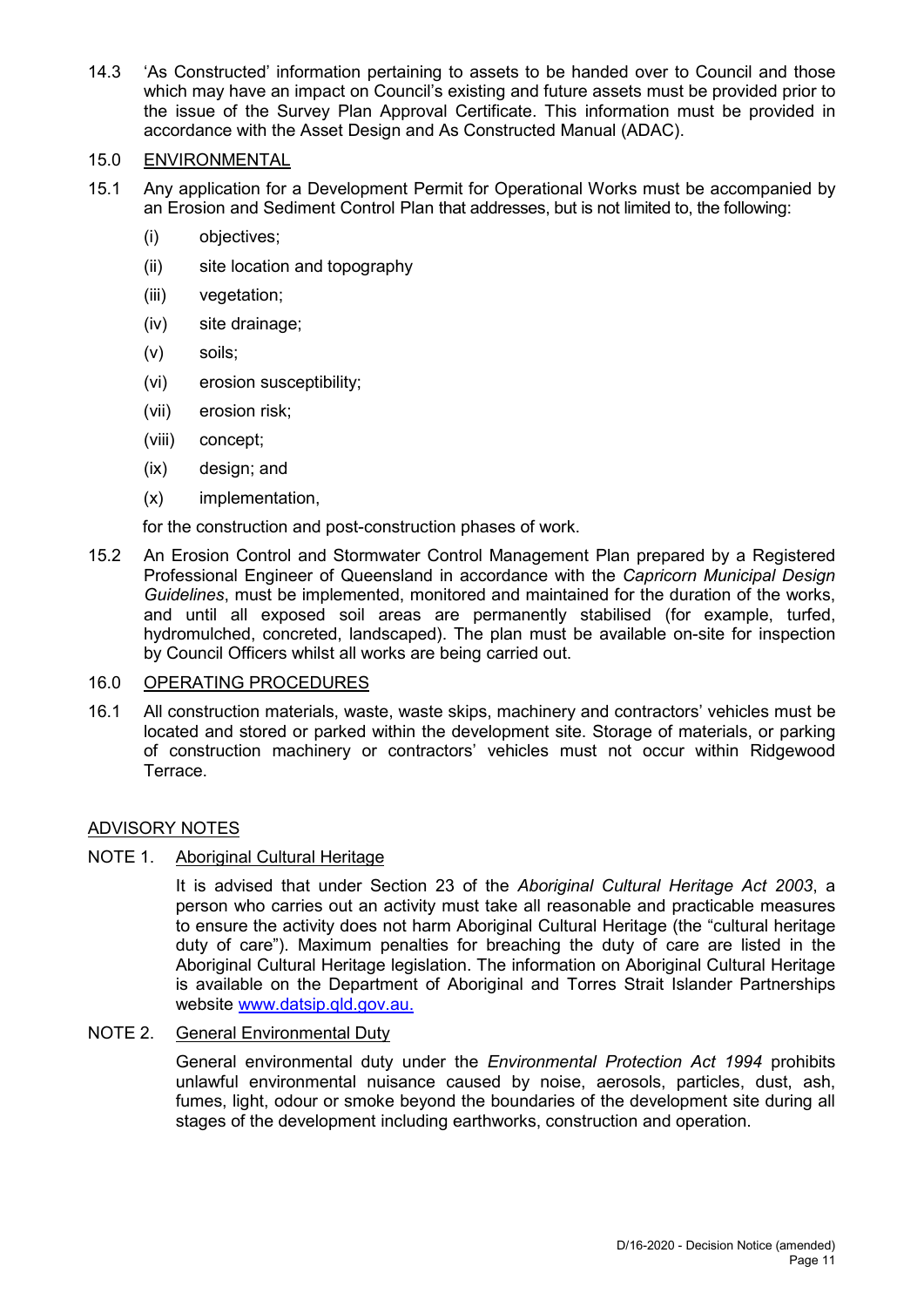### NOTE 3. General Safety Of Public During Construction

The *Work Health and Safety Act 2011* and *Manual of Uniform Traffic Control Devices* must be complied with in carrying out any construction works, and to ensure safe traffic control and safe public access in respect of works being constructed on a road.

### NOTE 4. Site Works

Any Operational Works application for earthworks over the subject development must address slope stability.

# NOTE 5. Property Notes

All vehicular access to and from Lot 171 must be via proposed Hilltop Reserve only. Direct vehicular access to the proposed pathway is prohibited.

# NOTE 6. Infrastructure Charges Notice

This application is subject to infrastructure charges in accordance with Council policies. The charges are presented on an Infrastructure Charges Notice.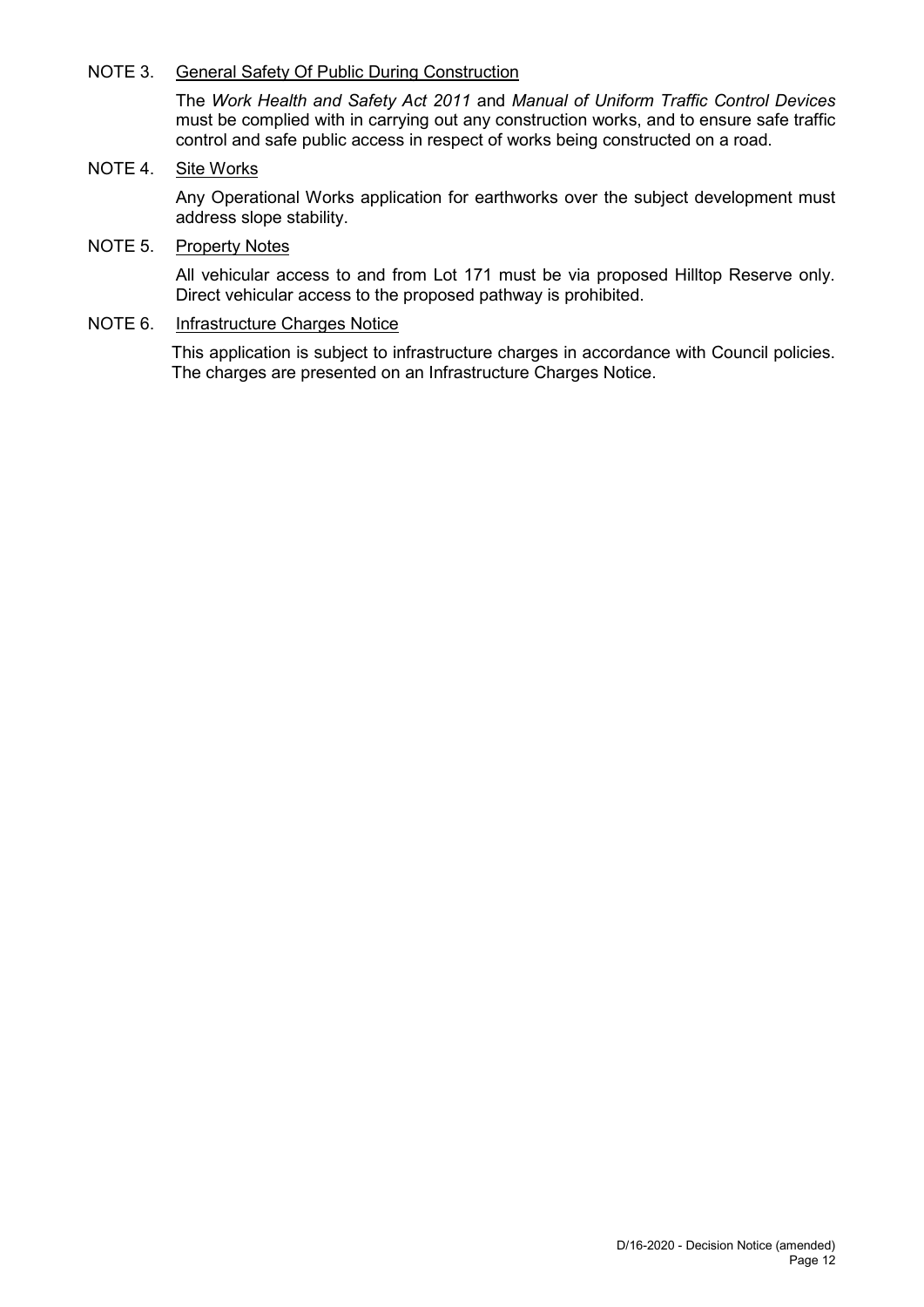

# **Attachment 2 - Appeal Rights**

*PLANNING ACT 2016*

The following is an extract from the *Planning Act 2016 (Chapter 6)*

## *Appeal rights*

#### *229 Appeals to tribunal or P&E Court*

- (1) Schedule 1 states—
	- (a) matters that may be appealed to— (i)either a tribunal or the P&E Court; or (ii)only a tribunal; or
		- (iii)only the P&E Court; and
	- (b) the person— (i)who may appeal a matter (the **appellant**); and (ii)who is a respondent in an appeal of the matter; and (iii)who is a co-respondent in an appeal of the matter; and
		- (iv)who may elect to be a co-respondent in an appeal of the matter.
- (2) An appellant may start an appeal within the appeal period.
- (3) The **appeal period** is—
	- (a) for an appeal by a building advisory agency—10 business days after a decision notice for the decision is given to the agency or
	- (b) for an appeal against a deemed refusal—at any time after the deemed refusal happens; or
	- (c) for an appeal against a decision of the Minister, under chapter 7, part 4, to register premises or to renew the registration of premises—20 business days after a notice is published under section 269(3)(a) or (4); or
	- (d) for an appeal against an infrastructure charges notice— 20 business days after the infrastructure charges notice is given to the person; or
	- (e) for an appeal about a deemed approval of a development application for which a decision notice has not been given—30 business days after the applicant gives the deemed approval notice to the assessment manager; or
	- (f) for any other appeal—20 business days after a notice of the decision for the matter, including an enforcement notice, is given to the person.
	- **Note**

See the P&E Court Act for the court's power to extend the appeal period.

- (4) Each respondent and co-respondent for an appeal may be heard in the appeal.
- (5) If an appeal is only about a referral agency's response, the assessment manager may apply to the tribunal or P&E Court to withdraw from the appeal.
- (6) To remove any doubt, it is declared that an appeal against an infrastructure charges notice must not be about—
	- (a) the adopted charge itself; or
	- (b) for a decision about an offset or refund—
		- (i) the establishment cost of trunk infrastructure identified in a LGIP; or
	- (ii) the cost of infrastructure decided using the method included in the local government's charges resolution.

#### **230 Notice of appeal**

- (1) An appellant starts an appeal by lodging, with the registrar of the tribunal or P&E Court, a notice of appeal that— (a) is in the approved form; and
	- (b) succinctly states the grounds of the appeal.
- (2) The notice of appeal must be accompanied by the required fee.
- (3) The appellant or, for an appeal to a tribunal, the registrar must, within the service period, give a copy of the notice of appeal to—
- (a) the respondent for the appeal; and
- (b) each co-respondent for the appeal; and
- (c) for an appeal about a development application under schedule 1, table 1, item 1—each principal submitter for the development application; and
- (d) for an appeal about a change application under schedule 1, table 1, item 2—each principal submitter for the change application; and
- (e) each person who may elect to become a co-respondent for the appeal, other than an eligible submitter who is not a principal submitter in an appeal under paragraph (c) or (d); and
- (f) for an appeal to the P&E Court—the chief executive; and
- (g) for an appeal to a tribunal under another Act—any other person who the registrar considers appropriate.
- (4) The **service period** is—
	- (a) if a submitter or advice agency started the appeal in the P&E Court—2 business days after the appeal is started; or
	- (b) otherwise—10 business days after the appeal is started.
- (5) A notice of appeal given to a person who may elect to be a co-respondent must state the effect of subsection
- (6) A person elects to be a co-respondent by filing a notice of election, in the approved form, within 10 business days after the notice of appeal is given to the person*.*
- **231 Other appeals**
- (1) Subject to this chapter, schedule 1 and the P&E Court Act, unless the Supreme Court decides a decision or other matter under this Act is affected by jurisdictional error, the decision or matter is non-appealable.
- (2) The Judicial Review Act 1991, part 5 applies to the decision or matter to the extent it is affected by jurisdictional error.
- (3) A person who, but for subsection (1) could have made an application under the Judicial Review Act 1991 in relation to the decision or matter, may apply under part 4 of that Act for a statement of reasons in relation to the decision or matter.
- (4) In this section— **decision** includes—
	- (a) conduct engaged in for the purpose of making a decision; and
	- (b) other conduct that relates to the making of a decision; and
	- (c) the making of a decision or the failure to make a decision; and
	- (d) a purported decision; and
	- (e) a deemed refusal.
- **non-appealable**, for a decision or matter, means the decision or matter—
	- (a) is final and conclusive; and
	- (b) may not be challenged, appealed against, reviewed, quashed, set aside or called into question in any other way under the Judicial Review Act 1991 or otherwise, whether by the Supreme Court, another court, a tribunal or another entity; and
	- (c) is not subject to any declaratory, injunctive or other order of the Supreme Court, another court, a tribunal or another entity on any ground.

#### **232 Rules of the P&E Court**

- (1) A person who is appealing to the P&E Court must comply with the rules of the court that apply to the appeal.
- (2) However, the P&E Court may hear and decide an appeal even if the person has not complied with rules of the P&E Court.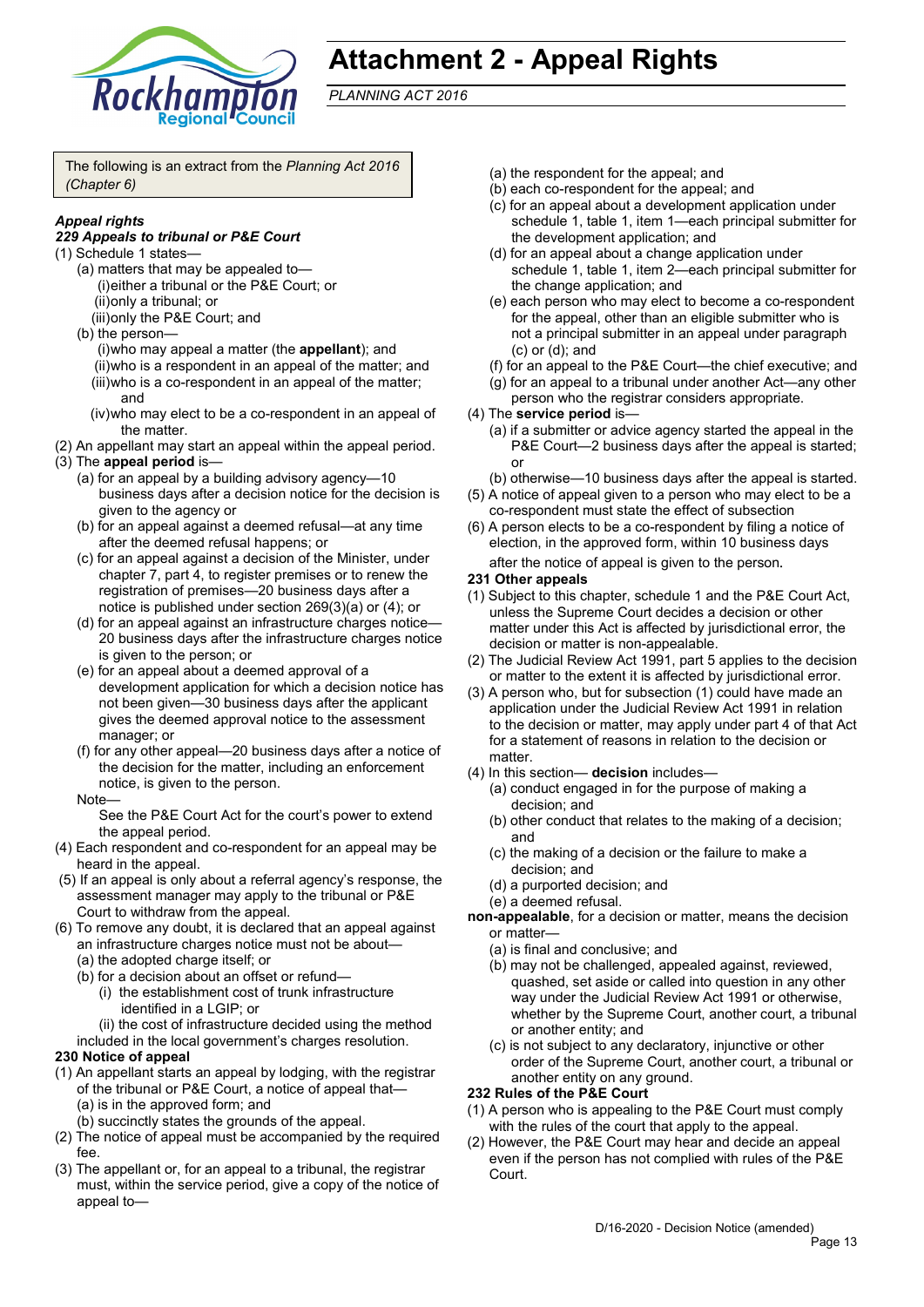

# **Appeal Rights**

*PLANNING ACT 2016*

# **Schedule 1**

#### **Appeals section 229**

#### **1 Appeal rights and parties to appeals**

(1) Table 1 states the matters that may be appealed to—(a) the P&E court; or (b) a tribunal.

- (2) However, table 1 applies to a tribunal only if the matter involves—
	- (a) the refusal, or deemed refusal of a development application, for—
	- (i) a material change of use for a classified building; or
	- (ii) operational work associated with building work, a retaining wall, or a tennis court; or
	- (b) a provision of a development approval for—
- (i) a material change of use for a classified building; or
- (ii) operational work associated with building work, a retaining wall, or a tennis court; or
	- (c) if a development permit was applied for—the decision to give a preliminary approval for— (i) a material change of use for a classified building; or
		- (ii) operational work associated with building work, a retaining wall, or a tennis court; or
	- (d) a development condition if—
		- (i) the development approval is only for a material change of use that involves the use of a building classified under the Building Code as a class 2 building; and
			- (ii) the building is, or is proposed to be, not more than 3 storeys; and
			- (iii) the proposed development is for not more than 60 sole-occupancy units; or
	- (e) a decision for, or a deemed refusal of, an extension application for a development approval that is only for a material change of use of a classified building; or
	- (f) a decision for, or a deemed refusal of, a change application for a development approval that is only for a material change of use of a classified building; or
	- (g) a matter under this Act, to the extent the matter relates to—
		- (i) the Building Act, other than a matter under that Act that may or must be decided by the Queensland Building and Construction Commission; or
		- (ii) the Plumbing and Drainage Act, part 4 or 5; or
	- (h) a decision to give an enforcement notice in relation to a matter under paragraphs (a) to (g); or
	- (i) a decision to give an infrastructure charges notice; or
	- (j) the refusal, or deemed refusal, of a conversion application; or
	- (k) a matter that, under another Act, may be appealed to the tribunal; or
- (l) a matter prescribed by regulation. (3) Also, table 1 does not apply to a tribunal if the matter
	- involves—
	- (a) for a matter in subsection  $(2)(a)$  to  $(d)$ 
		- (i) a development approval for which the development application required impact assessment; and
		- (ii) a development approval in relation to which the assessment manager received a properly made submission for the development application; or
	- (b) a provision of a development approval about the identification or inclusion, under a variation approval, of a matter for the development.
- (4) Table 2 states the matters that may be appealed only to the P&E Court.
- (5) Table 3 states the matters that may be appealed only to the tribunal.
- (6) In each table—
	- (a) column 1 states the appellant in the appeal; and
	- (b) column 2 states the respondent in the appeal; and
	- $(c)$  column 3 states the co-respondent (if any) in the appeal; and
	- (d) column 4 states the co-respondents by election (if any) in the appeal.
- $(7)$  If the chief executive receives a notice of appeal under section 230(3)(f), the chief executive may elect to be a corespondent in the appeal.

| Table 1<br>Appeals to the P&E Court and, for certain matters, to a tribunal                                                                                                                                                                                                                                                                    |                           |                                         |                                                       |  |
|------------------------------------------------------------------------------------------------------------------------------------------------------------------------------------------------------------------------------------------------------------------------------------------------------------------------------------------------|---------------------------|-----------------------------------------|-------------------------------------------------------|--|
| 1. Development applications<br>An appeal may be made against-<br>(a) the refusal of all or part of the development application; or<br>(b) the deemed refusal of the development application; or<br>(c) a provision of the development approval; or<br>(d) if a development permit was applied for—the decision to give a preliminary approval. |                           |                                         |                                                       |  |
| Column 1                                                                                                                                                                                                                                                                                                                                       | Column 2                  | Column 3                                | Column 4                                              |  |
| Appellant                                                                                                                                                                                                                                                                                                                                      | Respondent                | Co-respondent                           | Co-respondent by election                             |  |
| (if any)<br>$(i$ f anv $)$                                                                                                                                                                                                                                                                                                                     |                           |                                         |                                                       |  |
| The applicant                                                                                                                                                                                                                                                                                                                                  | The assessment<br>manager | If the appeal is about<br>a concurrence | 1 A concurrence agency that is<br>not a co-respondent |  |
|                                                                                                                                                                                                                                                                                                                                                |                           |                                         | $\mathbf{D}/4\mathbf{A}$                              |  |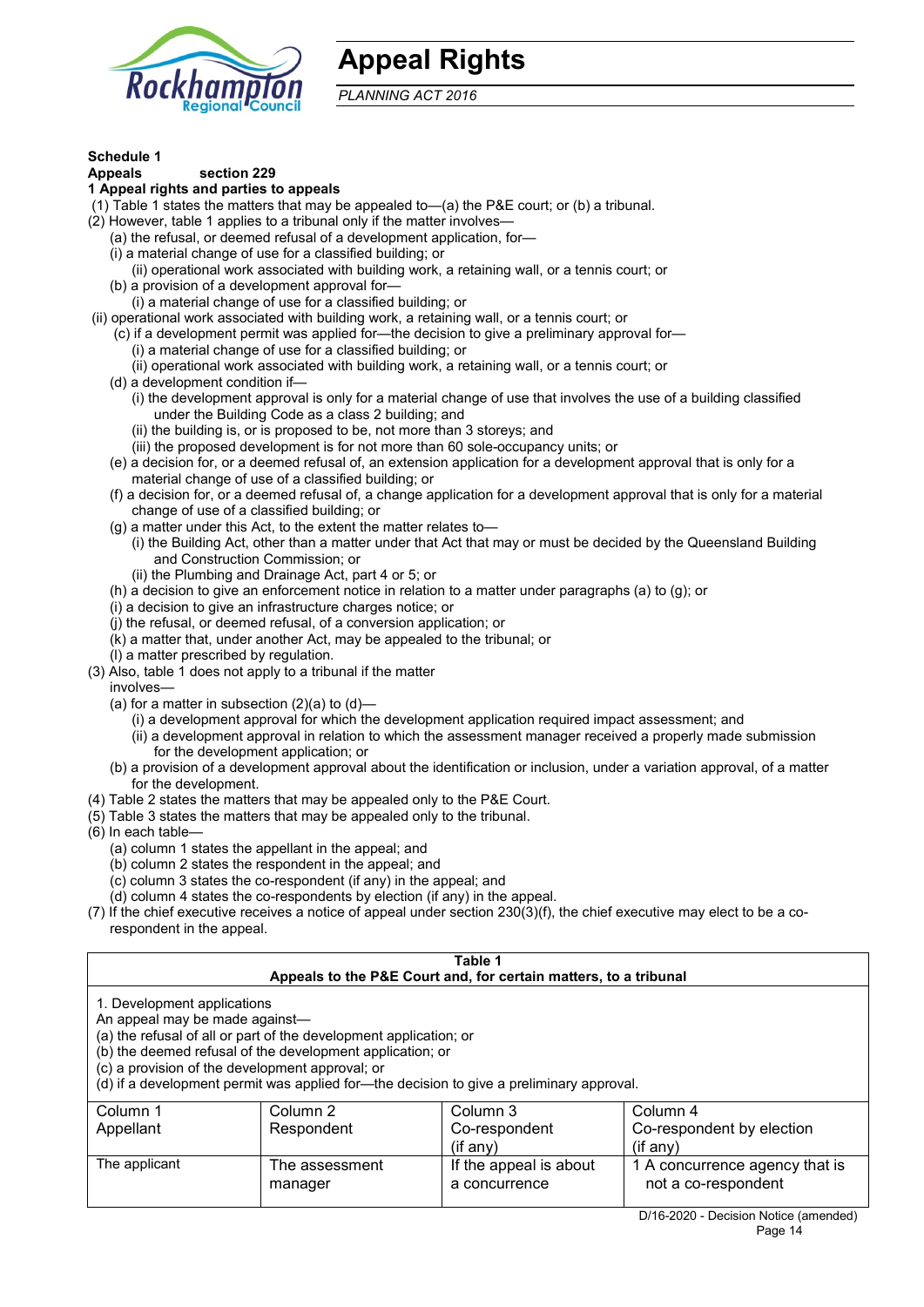| Table 1                                                                                                                                                                                                                                                                                                                                                                                                                                                                                                                                                                                                                                                                                                                                                                                                                                                               |                                   |                                                                 |                                                                                                                                                                                                                                                                                                                                                 |
|-----------------------------------------------------------------------------------------------------------------------------------------------------------------------------------------------------------------------------------------------------------------------------------------------------------------------------------------------------------------------------------------------------------------------------------------------------------------------------------------------------------------------------------------------------------------------------------------------------------------------------------------------------------------------------------------------------------------------------------------------------------------------------------------------------------------------------------------------------------------------|-----------------------------------|-----------------------------------------------------------------|-------------------------------------------------------------------------------------------------------------------------------------------------------------------------------------------------------------------------------------------------------------------------------------------------------------------------------------------------|
| Appeals to the P&E Court and, for certain matters, to a tribunal                                                                                                                                                                                                                                                                                                                                                                                                                                                                                                                                                                                                                                                                                                                                                                                                      |                                   |                                                                 |                                                                                                                                                                                                                                                                                                                                                 |
|                                                                                                                                                                                                                                                                                                                                                                                                                                                                                                                                                                                                                                                                                                                                                                                                                                                                       |                                   | agency's referral<br>response-the<br>concurrence agency         | 2 If a chosen Assessment<br>manager is the respondent-<br>the prescribed assessment<br>manager<br>3 Any eligible advice agency for<br>the application<br>4 Any eligible submitter for the<br>application                                                                                                                                        |
| 2. Change applications<br>An appeal may be made against-<br>(b) a deemed refusal of a change application.                                                                                                                                                                                                                                                                                                                                                                                                                                                                                                                                                                                                                                                                                                                                                             |                                   |                                                                 | (a) a responsible entity's decision for a change application, other than a decision made by the P&E court; or                                                                                                                                                                                                                                   |
| Column 1<br>Appellant                                                                                                                                                                                                                                                                                                                                                                                                                                                                                                                                                                                                                                                                                                                                                                                                                                                 | Column <sub>2</sub><br>Respondent | Column 3<br>Co-respondent<br>(if any)                           | Column 4<br>Co-respondent by election<br>(if any)                                                                                                                                                                                                                                                                                               |
| 1 The applicant<br>2 If the responsible<br>entity is the<br>assessment<br>manager-an<br>affected entity that<br>gave a pre-request<br>notice or response<br>notice                                                                                                                                                                                                                                                                                                                                                                                                                                                                                                                                                                                                                                                                                                    | The responsible<br>entity         | If an affected entity<br>starts the appeal-the<br>applicant     | 1 A concurrence agency for the<br>development application<br>2 If a chosen assessment<br>manager is the respondent-<br>the prescribed assessment<br>manager<br>3 A private certifier for the<br>development application<br>4 Any eligible advice agency for<br>the change application<br>5 Any eligible submitter for the<br>change application |
| 3. Extension applications<br>An appeal may be made against-<br>(a) the assessment manager's decision about an extension application; or<br>(b) a deemed refusal of an extension application.                                                                                                                                                                                                                                                                                                                                                                                                                                                                                                                                                                                                                                                                          |                                   |                                                                 |                                                                                                                                                                                                                                                                                                                                                 |
| Column 1<br>Appellant                                                                                                                                                                                                                                                                                                                                                                                                                                                                                                                                                                                                                                                                                                                                                                                                                                                 | Column <sub>2</sub><br>Respondent | Column 3<br>Co-respondent<br>(if any)                           | Column 4<br>Co-respondent by election<br>(if any)                                                                                                                                                                                                                                                                                               |
| 1 The applicant<br>1<br>For a matter other<br>2<br>than a deemed<br>refusal of an<br>extension<br>application $-$ a<br>concurrence<br>agency, other than<br>the chief executive,<br>for the application                                                                                                                                                                                                                                                                                                                                                                                                                                                                                                                                                                                                                                                               | The assessment<br>manager         | It a concurrence<br>agency starts the<br>appeal - the applicant | If a chosen assessment<br>manager is the respondent - the<br>prescribed assessment manager                                                                                                                                                                                                                                                      |
| 4. Infrastructure charges notices<br>An appeal may be made against an infrastructure charges notice on 1 or more of the following grounds<br>a) The notice involved an error relating to -<br>(i) The application of the relevant adopted charge; or<br>Examples of errors in applying an adopted charge -<br>The incorrect application of gross floor area for a non-residential development<br>Applying an incorrect 'use category', under a regulation, to the development<br>The working out of extra demands, for section 120; or<br>(i)<br>An offset or refund; or<br>(ii)<br>b) The was no decision about an offset or refund; or<br>c) If the infrastructure charges notice states a refund will be given – the timing for giving the refund; or<br>The amount of the charge is so unreasonable that no reasonable relevant local government could have<br>d) |                                   |                                                                 |                                                                                                                                                                                                                                                                                                                                                 |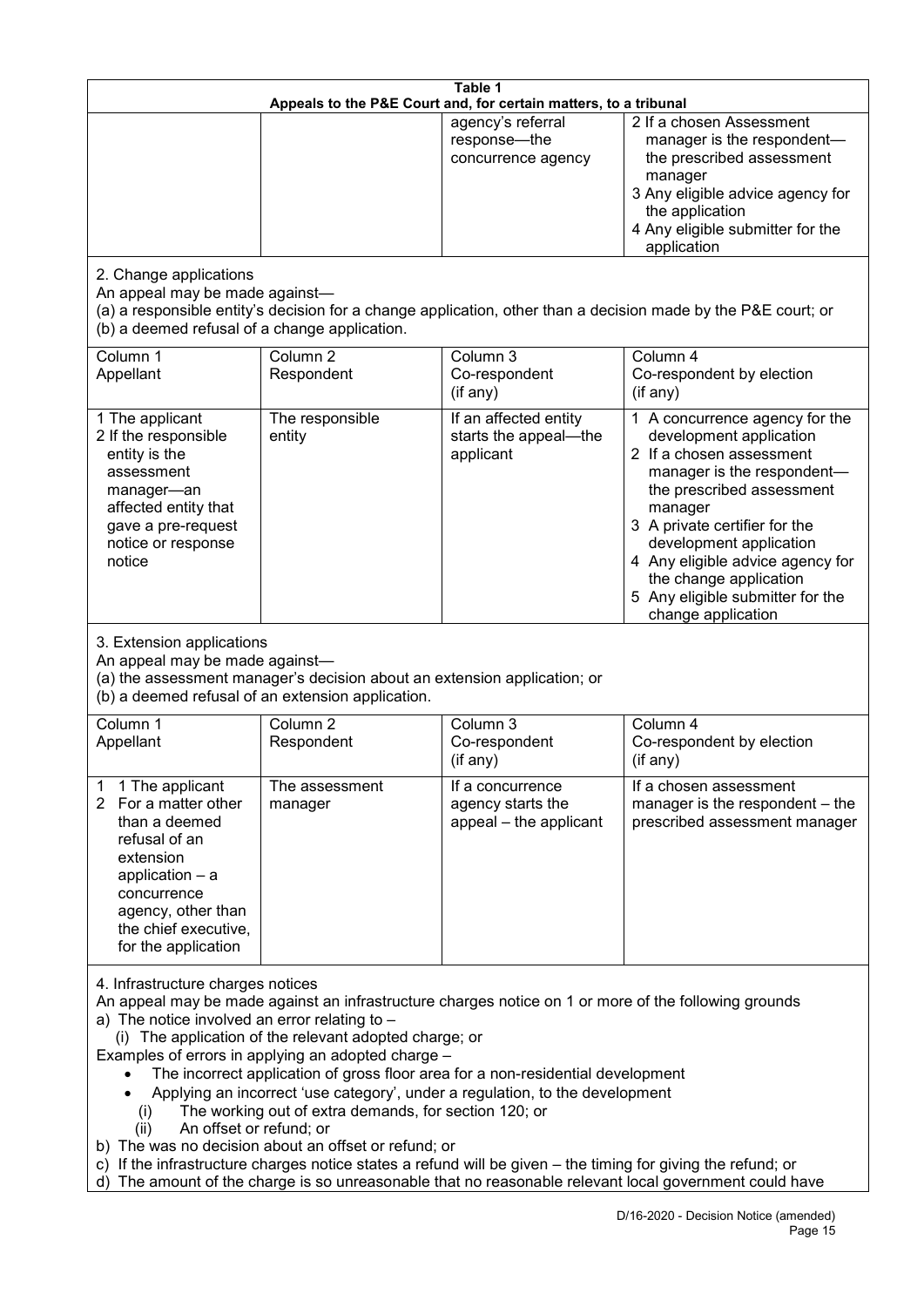| Table 1<br>Appeals to the P&E Court and, for certain matters, to a tribunal             |                                                                                                                                                                                                                                                                                 |                                             |                                                                                                                                                                                                                     |  |  |
|-----------------------------------------------------------------------------------------|---------------------------------------------------------------------------------------------------------------------------------------------------------------------------------------------------------------------------------------------------------------------------------|---------------------------------------------|---------------------------------------------------------------------------------------------------------------------------------------------------------------------------------------------------------------------|--|--|
| imposed the amount.                                                                     |                                                                                                                                                                                                                                                                                 |                                             |                                                                                                                                                                                                                     |  |  |
|                                                                                         |                                                                                                                                                                                                                                                                                 |                                             |                                                                                                                                                                                                                     |  |  |
| Column 1<br>Appellant                                                                   | Column <sub>2</sub><br>Respondent                                                                                                                                                                                                                                               | Column 3<br>Co-respondent<br>(if any)       | Column 4<br>Co-respondent by election<br>(if any)                                                                                                                                                                   |  |  |
| The person given the<br>Infrastructure charges<br>notice                                | The local government<br>that gave the<br>infrastructure charges<br>notice                                                                                                                                                                                                       |                                             |                                                                                                                                                                                                                     |  |  |
| Column 1<br>Appellant                                                                   | 5. Conversion applications<br>An appeal may be made against-<br>(a) the refusal of a conversion application; or<br>(b) a deemed refusal of a conversion application.<br>Column <sub>2</sub><br>Column 3<br>Column 4<br>Co-respondent<br>Respondent<br>Co-respondent by election |                                             |                                                                                                                                                                                                                     |  |  |
| The applicant                                                                           | The local government<br>to which the conversion<br>application was made                                                                                                                                                                                                         | (if any)                                    | (if any)<br>L,                                                                                                                                                                                                      |  |  |
| 6. Enforcement notices                                                                  | An appeal may be made against the decision to give an enforcement notice.                                                                                                                                                                                                       |                                             |                                                                                                                                                                                                                     |  |  |
| Column 1<br>Appellant                                                                   | Column <sub>2</sub><br>Respondent                                                                                                                                                                                                                                               | Column 3<br>Co-respondent<br>(if any)       | Column 4<br>Co-respondent by election<br>(if any)                                                                                                                                                                   |  |  |
| The person given the<br>enforcement notice                                              | The enforcement<br>authority                                                                                                                                                                                                                                                    |                                             | If the enforcement authority is<br>not the local government for<br>the premises in relation to which<br>the offence is alleged to have<br>happened-the local<br>government                                          |  |  |
|                                                                                         |                                                                                                                                                                                                                                                                                 | Table 2                                     |                                                                                                                                                                                                                     |  |  |
|                                                                                         |                                                                                                                                                                                                                                                                                 | Appeals to the P&E Court only               |                                                                                                                                                                                                                     |  |  |
| 1. Appeals from tribunal<br>section 252, on the ground of-<br>(b) jurisdictional error. | An appeal may be made against a decision of a tribunal, other than a decision under<br>(a) an error or mistake in law on the part of the tribunal; or                                                                                                                           |                                             |                                                                                                                                                                                                                     |  |  |
| Column 1<br>Appellant                                                                   | Column <sub>2</sub><br>Respondent                                                                                                                                                                                                                                               | Column 3<br>Co-respondent<br>$($ if any $)$ | Column 4<br>Co-respondent by election<br>(if any)                                                                                                                                                                   |  |  |
| A party to the<br>proceedings for the<br>decision                                       | The other party to the<br>proceedings for the<br>decision                                                                                                                                                                                                                       | $\blacksquare$                              | $\blacksquare$                                                                                                                                                                                                      |  |  |
| 2. Eligible submitter appeals                                                           | application, to the extent that the decision relates to-                                                                                                                                                                                                                        |                                             | An appeal may be made against the decision to give a development approval, or an approval for a change<br>(a) any part of the development application for the development approval that required impact assessment; |  |  |

or (b) a variation request.

| ⌒<br>∴ol⊔mr | olumn            | ∴∩l⊔m∽                | ∩l⊔mr                        |
|-------------|------------------|-----------------------|------------------------------|
| Annallant   | $\sim$ m<br>بم 1 | ondent<br>™≏cnr.<br>. | electior<br>bv<br>respondent |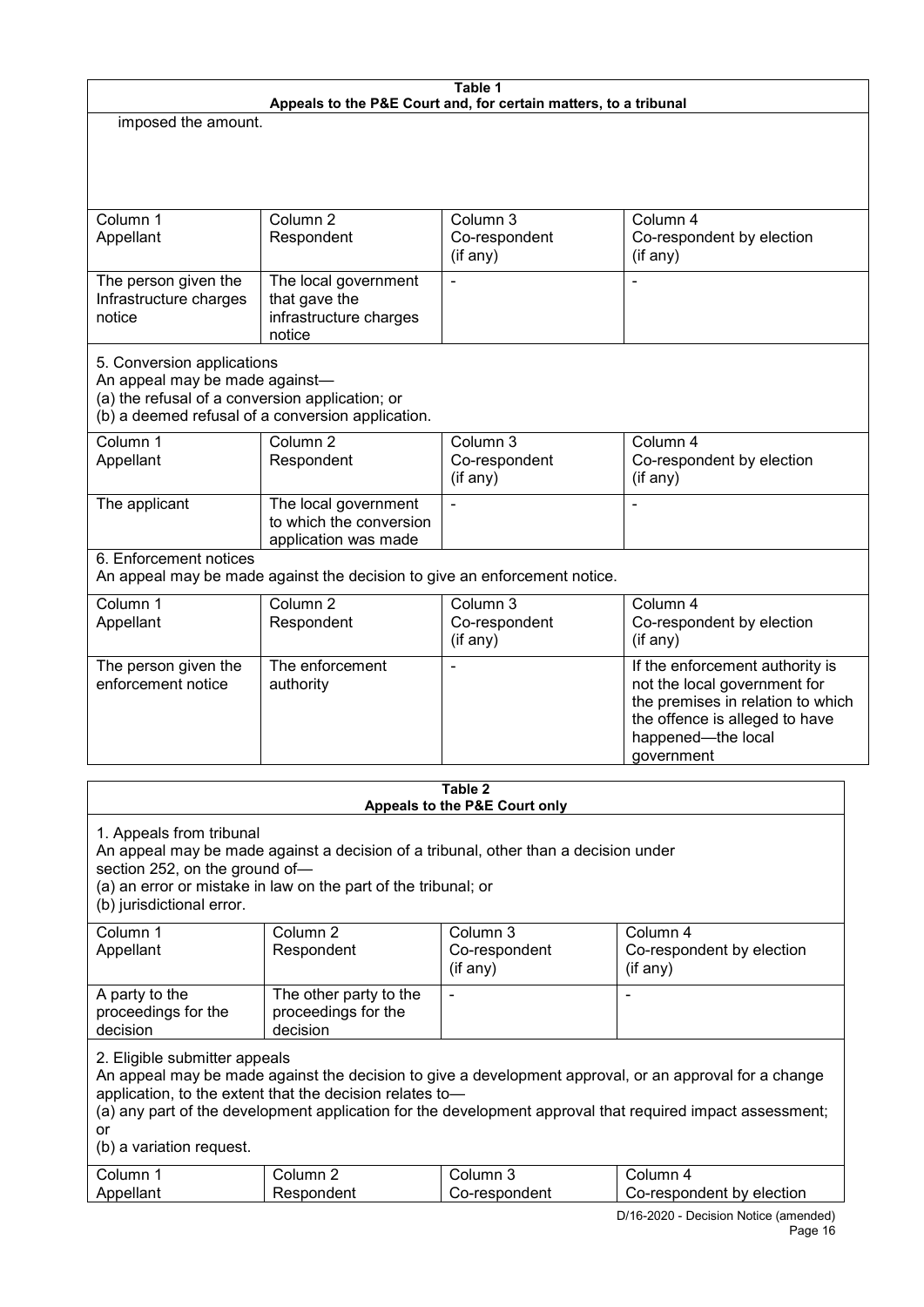| Table 2<br>Appeals to the P&E Court only                                                                                                                                                                                                                                                                                                                                                                           |                                                                                                                            |                                                                                                                         |                                                                                                                                 |  |
|--------------------------------------------------------------------------------------------------------------------------------------------------------------------------------------------------------------------------------------------------------------------------------------------------------------------------------------------------------------------------------------------------------------------|----------------------------------------------------------------------------------------------------------------------------|-------------------------------------------------------------------------------------------------------------------------|---------------------------------------------------------------------------------------------------------------------------------|--|
|                                                                                                                                                                                                                                                                                                                                                                                                                    |                                                                                                                            | (if any)                                                                                                                | (if any)                                                                                                                        |  |
| 1 For a development<br>application-an<br>eligible submitter for<br>the development<br>application<br>2 For a change<br>application-an<br>eligible submitter for<br>the change<br>application                                                                                                                                                                                                                       | 1 For a development<br>application-the<br>assessment<br>manager<br>2 For a change<br>application-the<br>responsible entity | 1 The applicant<br>2 If the appeal is about<br>a concurrence<br>agency's referral<br>response-the<br>concurrence agency | Another eligible<br>submitter for the<br>application                                                                            |  |
| 3. Eligible submitter and eligible advice agency appeals<br>An appeal may be made against a provision of a development approval, or failure to<br>include a provision in the development approval, to the extent the matter relates to-<br>(a) any part of the development application or the change application, for the development approval, that<br>required impact assessment; or<br>(b) a variation request. |                                                                                                                            |                                                                                                                         |                                                                                                                                 |  |
| Column 1<br>Appellant                                                                                                                                                                                                                                                                                                                                                                                              | Column <sub>2</sub><br>Respondent                                                                                          | Column 3<br>Co-respondent<br>(if any)                                                                                   | Column 4<br>Co-respondent by election<br>(if any)                                                                               |  |
| 1 For a development<br>application-an<br>eligible submitter for<br>the development<br>application<br>2 For a change<br>application-an<br>eligible submitter for<br>the change<br>application<br>3 An eligible advice<br>agency for the<br>development<br>application or change<br>application                                                                                                                      | 1 For a development<br>application-the<br>assessment<br>manager<br>2 For a change<br>application-the<br>responsible entity | 1 The applicant<br>2 If the appeal is about<br>a concurrence<br>agency's referral<br>response-the<br>concurrence agency | Another eligible submitter for<br>the application                                                                               |  |
| 4. Compensation claims<br>An appeal may be made against-<br>(a) a decision under section 32 about a compensation claim; or<br>(b) a decision under section 265 about a claim for compensation; or<br>(c) a deemed refusal of a claim under paragraph (a) or (b).                                                                                                                                                   |                                                                                                                            |                                                                                                                         |                                                                                                                                 |  |
| Column 1<br>Appellant                                                                                                                                                                                                                                                                                                                                                                                              | Column <sub>2</sub><br>Respondent                                                                                          | Column 3<br>Co-respondent<br>(if any)                                                                                   | Column 4<br>Co-respondent by election<br>(if any)                                                                               |  |
| A person dissatisfied<br>with the decision                                                                                                                                                                                                                                                                                                                                                                         | The local<br>government to which<br>the claim was made                                                                     |                                                                                                                         |                                                                                                                                 |  |
| 5. Registered premises<br>An appeal may be made against a decision of the Minister under chapter 7, part 4.                                                                                                                                                                                                                                                                                                        |                                                                                                                            |                                                                                                                         |                                                                                                                                 |  |
| Column 1<br>Appellant                                                                                                                                                                                                                                                                                                                                                                                              | Column <sub>2</sub><br>Respondent                                                                                          | Column $3$<br>Co-respondent<br>(if any)                                                                                 | Column 4<br>Co-respondent by election<br>(if any)                                                                               |  |
| 1 A person given a<br>decision notice about<br>the decision<br>2 If the decision is to<br>register premises or                                                                                                                                                                                                                                                                                                     | The Minister                                                                                                               |                                                                                                                         | If an owner or occupier starts<br>the appeal – the owner of the<br>registered premises<br>D/16-2020 - Decision Notice (amended) |  |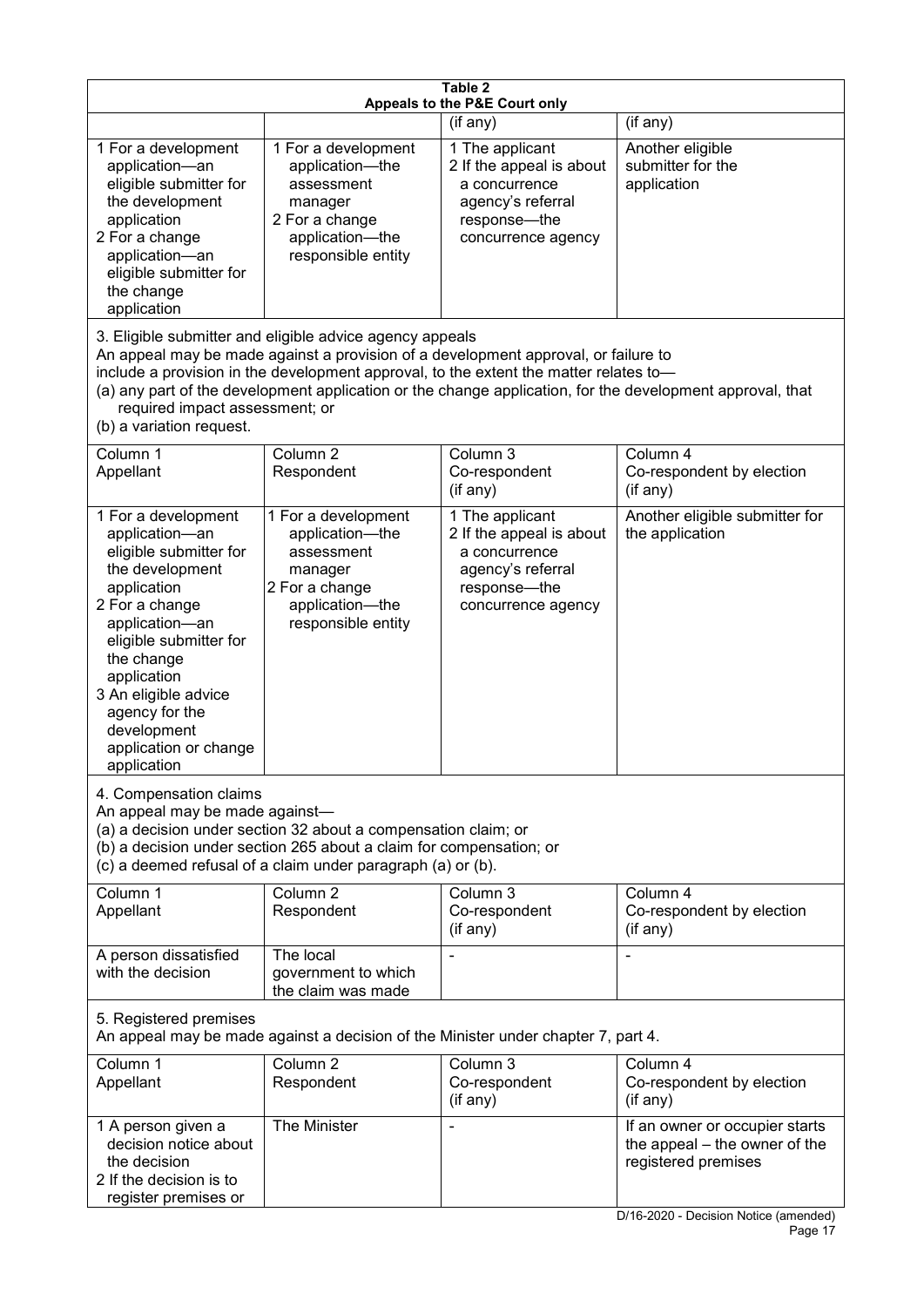| Table 2<br>Appeals to the P&E Court only                                                                                                                                                                                                                                                                             |                                     |                                       |                                                                                                                                                                             |  |
|----------------------------------------------------------------------------------------------------------------------------------------------------------------------------------------------------------------------------------------------------------------------------------------------------------------------|-------------------------------------|---------------------------------------|-----------------------------------------------------------------------------------------------------------------------------------------------------------------------------|--|
| renew the<br>registration of<br>premises-an owner<br>or occupier of<br>premises in the<br>affected area for the<br>registered premises<br>who is dissatisfied<br>with the decision                                                                                                                                   |                                     |                                       |                                                                                                                                                                             |  |
| 6. Local laws<br>An appeal may be made against a decision of a local government, or conditions applied,<br>under a local law about-<br>(a) the use of premises, other than a use that is the natural and ordinary consequence of prohibited<br>development; or<br>(b) the erection of a building or other structure. |                                     |                                       |                                                                                                                                                                             |  |
| Column 1<br>Appellant                                                                                                                                                                                                                                                                                                | Column <sub>2</sub><br>Respondent   | Column 3<br>Co-respondent<br>(if any) | Column 4<br>Co-respondent by election<br>(if any)                                                                                                                           |  |
| A person who-<br>(a) applied for the<br>decision; and<br>(b) is dissatisfied with<br>the decision or<br>conditions.                                                                                                                                                                                                  | The local government                |                                       |                                                                                                                                                                             |  |
|                                                                                                                                                                                                                                                                                                                      |                                     | Table 3                               |                                                                                                                                                                             |  |
| Appeals to the tribunal only<br>1. Building advisory agency appeals<br>An appeal may be made against giving a development approval for building work to the extent the building<br>work required code assessment against the building assessment provisions.                                                         |                                     |                                       |                                                                                                                                                                             |  |
| Column 1<br>Appellant                                                                                                                                                                                                                                                                                                | Column $\overline{2}$<br>Respondent | Column 3<br>Co-respondent<br>(if any) | Column 4<br>Co-respondent by election<br>(if any)                                                                                                                           |  |
| A building advisory<br>agency for the<br>development application<br>related to the approval                                                                                                                                                                                                                          | The assessment<br>manager           | The applicant                         | 1 A concurrence agency for<br>the development application<br>related to the approval<br>2 A private certifier for the<br>development application<br>related to the approval |  |
| 3. Certain decisions under the Building Act and the Plumbing and Drainage Act<br>An appeal may be made against a decision under-<br>(a) the Building Act, other than a decision made by the Queensland Building and Construction Commission;<br>or<br>(b) the Plumbing and Drainage Act, part 4 or 5.                |                                     |                                       |                                                                                                                                                                             |  |
| Column 1<br>Appellant                                                                                                                                                                                                                                                                                                | Column <sub>2</sub><br>Respondent   | Column 3<br>Co-respondent<br>(if any) | Column 4<br>Co-respondent by election<br>(if any)                                                                                                                           |  |
| A person who received,<br>or was entitled to<br>receive, notice of the<br>decision                                                                                                                                                                                                                                   | The person who made<br>the decision |                                       |                                                                                                                                                                             |  |
| 4. Local government failure to decide application under the Building Act<br>An appeal may be made against a local government's failure to decide an application under the Building Act<br>within the period required under that Act.                                                                                 |                                     |                                       |                                                                                                                                                                             |  |
| Column 1<br>Appellant                                                                                                                                                                                                                                                                                                | Column <sub>2</sub><br>Respondent   | Column 3<br>Co-respondent             | Column 4<br>Co-respondent by election                                                                                                                                       |  |